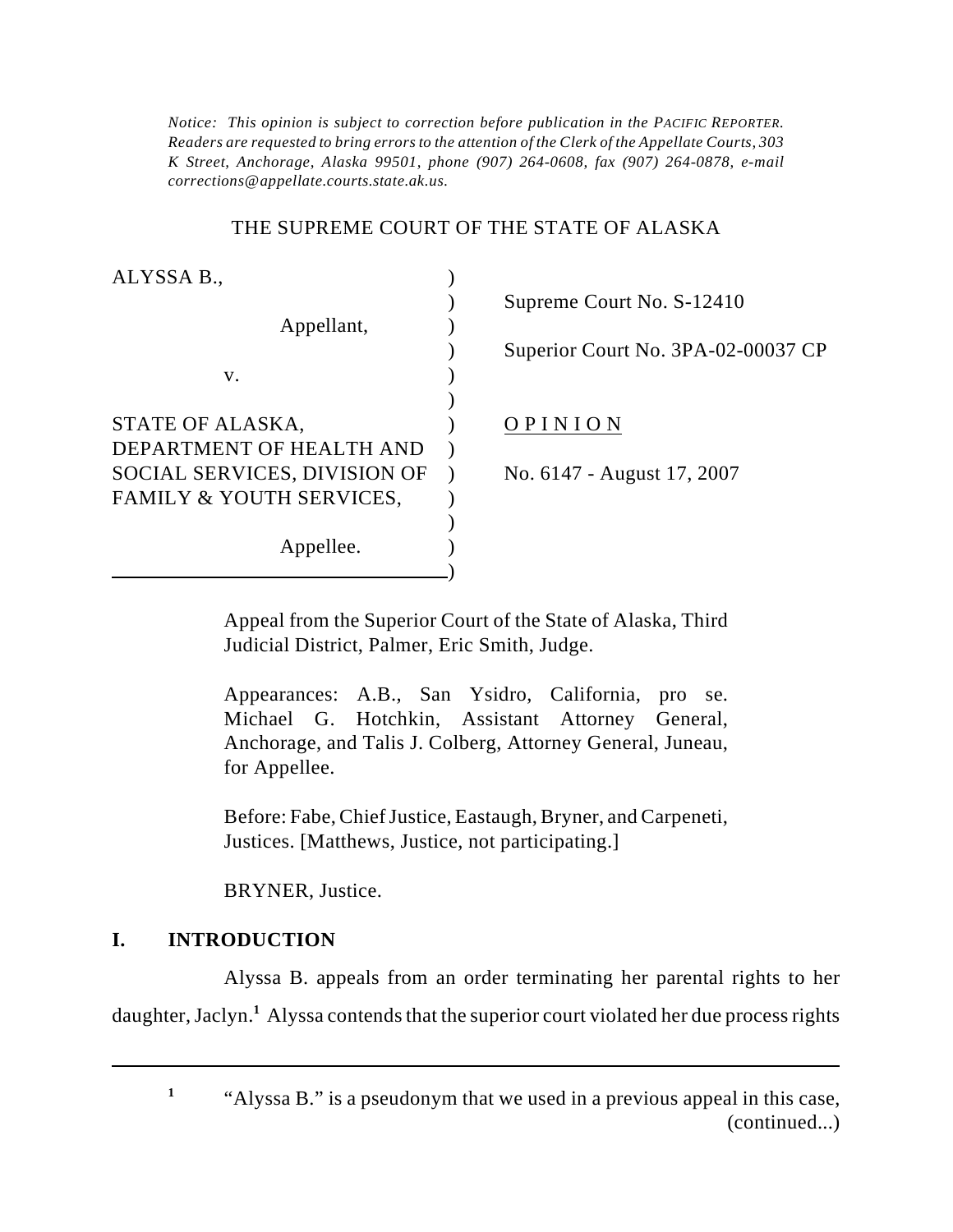by conducting the termination trial in her absence and terminating her parental rights because she was mentally ill. Alyssa also raises various other challenges to both the termination proceedings and her preceding adjudication proceedings. Because we conclude that Alyssa's due process rights were not violated when the termination trial was held without her, and because the superior court's termination order was not based on her mental illness alone, we affirm the termination order. Because the rest of Alyssa's claims lack merit, we affirm those rulings as well.

### **II. FACTS AND PROCEEDINGS**

In March 2005 the Department of Health and Social Services filed a petition to terminate Alyssa B.'s parental rights to her daughter, Jaclyn. Jaclyn had been adjudicated a child in need of aid in October 2003 and was committed to the department's custody in February 2004.

Alyssa chose not to be represented by her court-appointed attorney at the termination trial. The trial was delayed several times while the court tried to find Alyssa an attorney who would be acceptable to her; Alyssa also filed numerous motions and requests for continuances. Ultimately, the court appointed the Palmer Public Defender Agency to serve as Alyssa's advisory counsel. On May 18, 2006, a notice of the date of the termination hearing was mailed to Alyssa's current address in Talent, Oregon. In July Alyssa filed a change of address form, notifying the court that she had moved to San Ysidro, California. The calendaring notice was re-sent to Alyssa's updated address on July 26.

 $\frac{1}{2}$ (...continued)

*Alyssa B. v. State, Dep't of Health & Soc. Servs.* (*Alyssa B. I*), 123 P.3d 646 (Alaska 2005). "Jaclyn" is a pseudonym we used in another related appeal, *Brynna B. v. State, Dep't of Health & Soc. Servs.*, 88 P.3d 527 (Alaska 2004).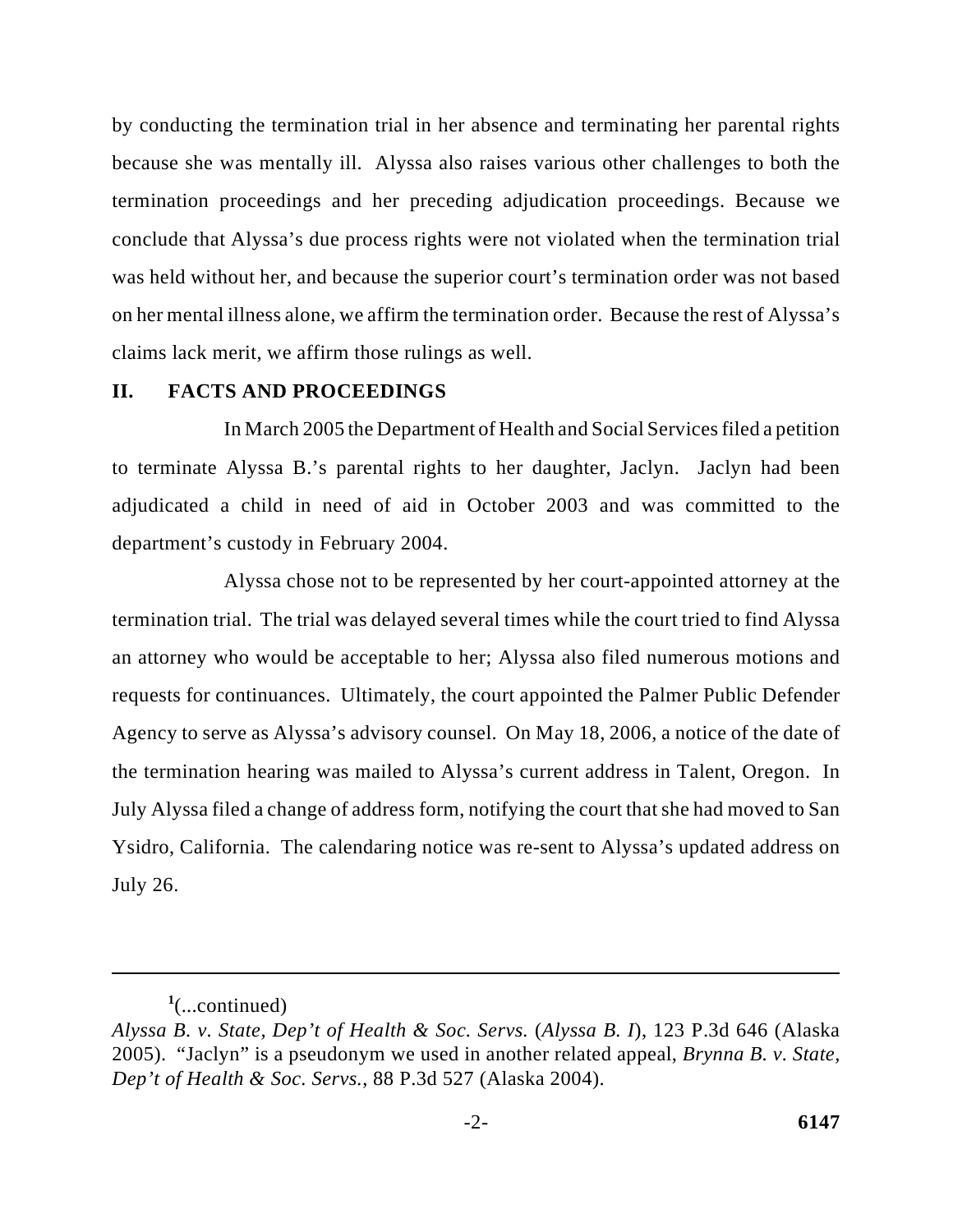The termination trial was held on August 9, 2006. Alyssa failed to appear in person at trial. She briefly appeared telephonically at the outset, announced that she was on vacation in Mexico, and requested a continuance because she could not participate from there. Superior Court Judge Eric Smith refused to continue the trial yet again and advised Alyssa to obtain another phone card and call back. Alyssa objected to the trial proceeding without her, disconnected the call, and did not call back.

At trial, a department social worker testified that Alyssa had not had any contact with Jaclyn since February 2003 and had not completed a single element of the case plan for reunification with Jaclyn. The social worker also explained that because the daughter had bonded with her foster parents and was thriving in her current placement, the department's permanent plan was for the foster parents to adopt her.

An expert in clinical psychology testified that, based on a review of Alyssa's case history and other information, he believed that Alyssa suffered from severe psychological problems, that she was socially maladjusted, and that it would not be in Jaclyn's best interests to return the child to Alyssa's custody. The psychologist testified that, given Alyssa's failure to live up to her obligations as a parent and the daughter's solid attachment to her current parental figures, termination of Alyssa's parental rights was appropriate.

At the close of trial, the superior court found by clear and convincing evidence that Alyssa had abandoned Jaclyn because Alyssa had not worked on her case plan and refused all services, had made only minimal efforts to communicate with Jaclyn, and had not visited with her daughter for more than six months.<sup>2</sup> The court also found by clear and convincing evidence that Alyssa suffered from a mental illness that would

*See* AS 47.10.011(1). **<sup>2</sup>**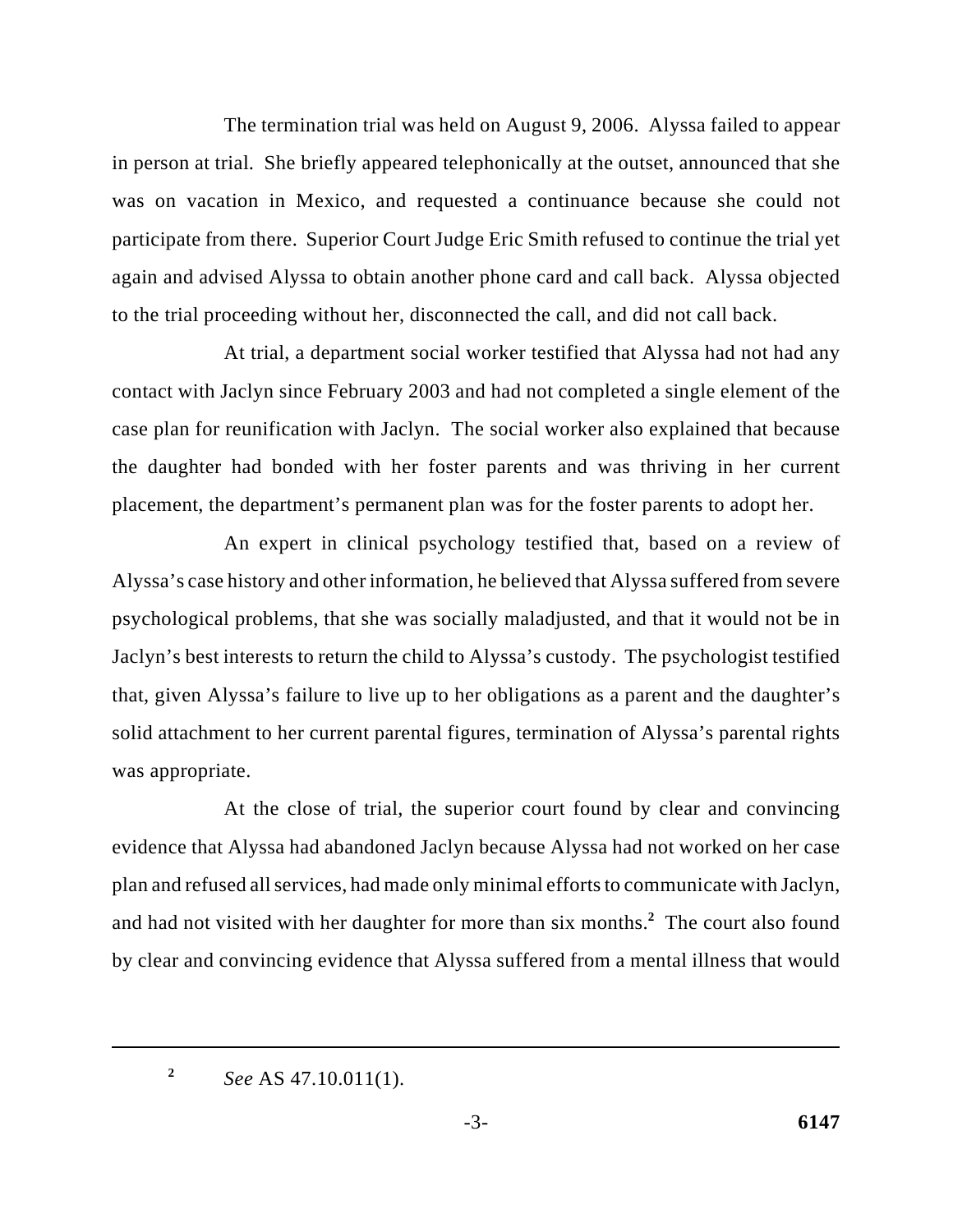result in substantial risk of harm to Jaclyn if the child were in her custody.<sup>3</sup> In addition, the court found by clear and convincing evidence that Alyssa had not remedied the causes or conditions that created the risk of harm to Jaclyn. The court further found that the department had made reasonable efforts to reunite Alyssa and her daughter, but that these efforts had failed because Alyssa would not accept the department's repeated offers of assistance. Last, the court determined that, given the child's need for permanency, it was in the daughter's best interests to terminate Alyssa's parental rights.

On September 5, 2006, the superior court issued its final order terminating Alyssa's parental rights.

Alyssa appeals.

## **III. DISCUSSION**

## **A. Standard of Review**

In order to terminate parental rights under AS 47.10.088, the superior court

must find by clear and convincing evidence that

(1) the child has been subjected to conduct or conditions described in AS 47.10.011 [children in need of aid statute];

(2) the parent

(A) has not remedied the conduct or conditions in the home that place the child at substantial risk of harm; or

(B) has failed, within a reasonable time, to remedy the conduct or conditions in the home that place the child in substantial risk so that returning the child to the parent would place the child at substantial risk of physical or mental injury; and

*See* AS 47.10.011(11). **<sup>3</sup>**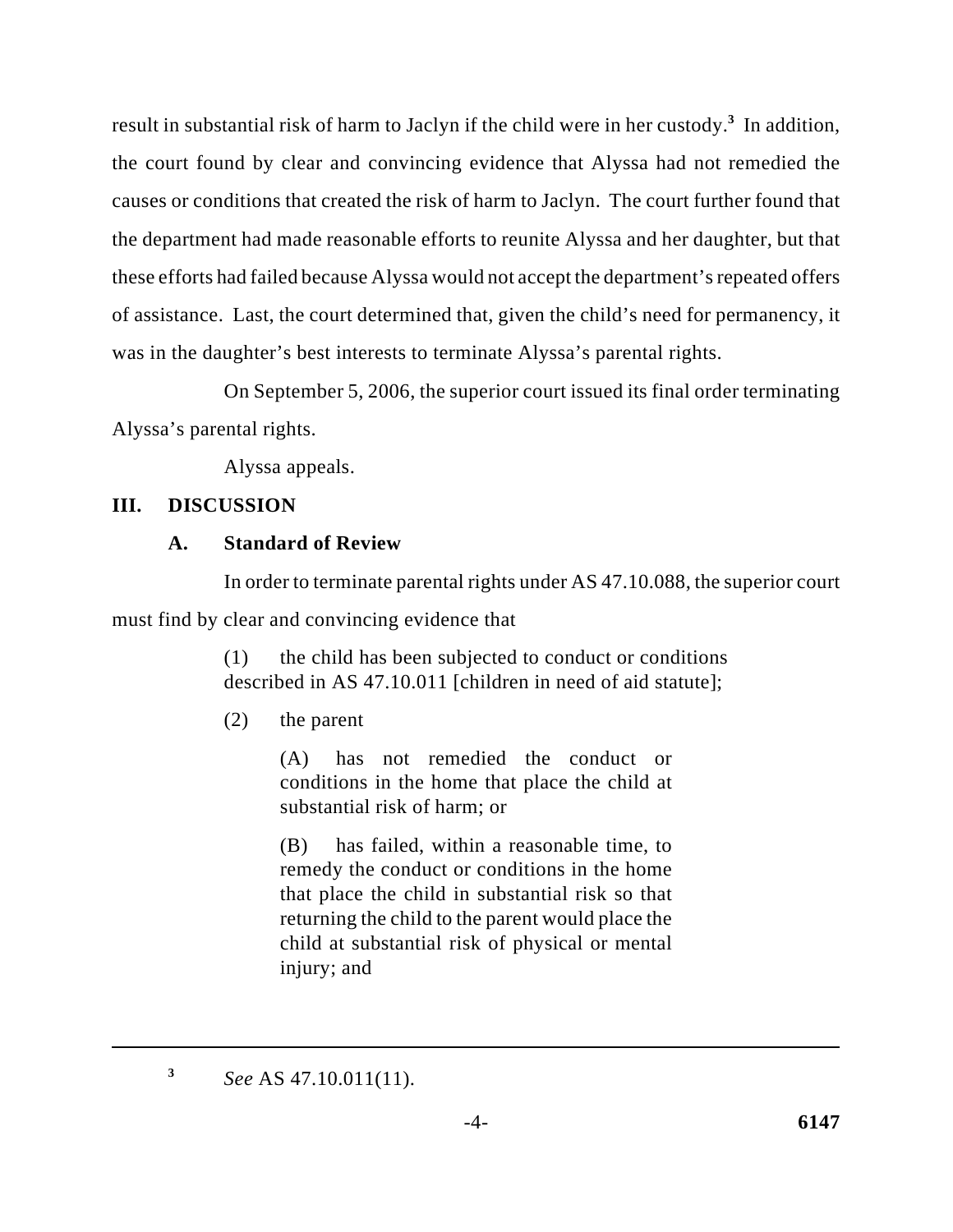(3) the department has complied with the provisions of AS 47.10.086 concerning reasonable efforts.<sup>[4]</sup>

The court must also find by a preponderance of the evidence that termination of parental rights is in the child's best interests.**<sup>5</sup>**

We review the factual findings underlying the superior court's termination order for clear error and will reverse a finding only if the record leaves us with a definite and firm conviction that the superior court has made a mistake.<sup>6</sup> Whether the superior court's factual findings satisfy the requirements of the CINA statutes and rules is a question of law that we review de novo.**<sup>7</sup>**

## **B. Probable Cause Hearing, Adjudication, and Disposition**

Alyssa's first set of arguments relate to the proceedings leading up to the order adjudicating Jaclyn a child in need of aid, entered in October 2003.

### **1. Moot claims**

Alyssa contends that the department acted illegally and unreasonably when it twice took emergency custody of Jaclyn in 2002; that the department acted wrongfully by failing to provide notice to the natural father before taking custody of Jaclyn; that the superior court denied Alyssa due process by not permitting her to call her mother as a witness at the probable cause hearing; that the court violated her constitutional rights when it found probable cause to believe that Jaclyn was a child in need of aid; that the court erred in admitting hearsay testimony at the probable cause hearing; and that it also erred in overlooking evidence that Jaclyn was not a victim of abuse or neglect.

AS 47.10.088(a). **4**

- CINA Rule  $18(c)(2)(C)$ ; AS 47.10.088(b), (c). **5**
- *Jeff A.C., Jr. v. State*, 117 P.3d 697, 702 (Alaska 2005). **<sup>6</sup>**
- *Id.* (citing *D.M. v. State, DFYS*, 995 P.2d 205, 207 (Alaska 2000)). **<sup>7</sup>**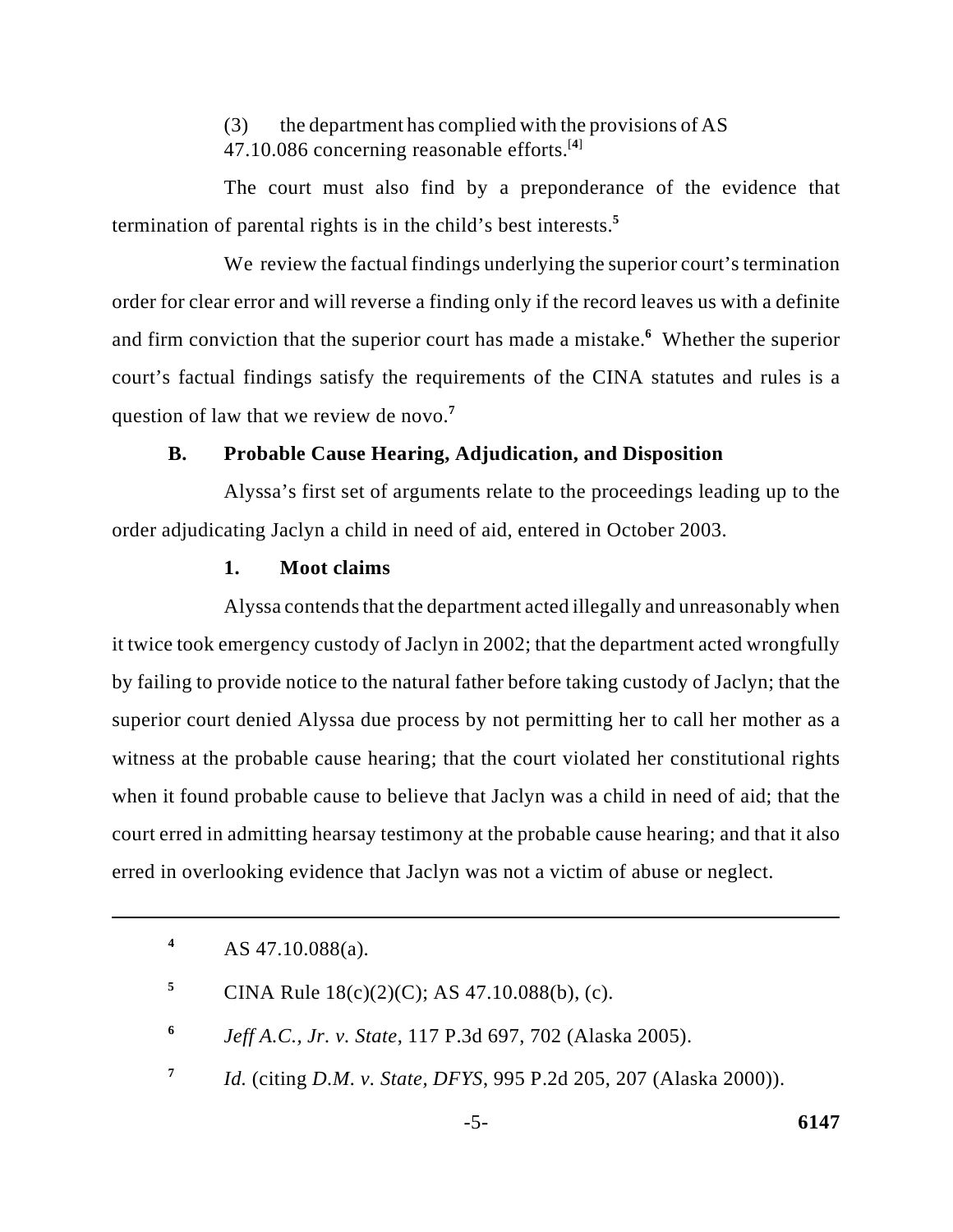Because Alyssa's claims concerning the department's decision to take custody of Jaclyn and the probable cause hearing are moot in light of the superior court's later decision adjudicating Jaclyn a child in need of aid, which we affirmed in *Alyssa B. I*,<sup>8</sup> we need not address these claims.<sup>9</sup>

# **2. ICWA claim**

Alyssa claims that the superior court lacked jurisdiction because Jaclyn is an Indian child under the Indian Child Welfare Act  $(ICWA)$ <sup>10</sup> She contends that  $ICWA$ applies because Jaclyn's father is a native Hawaiian. But the act defines "Indian tribe" as "any Indian tribe, band, nation, or other organized group or community of Indians recognized as eligible for the services provided to Indians by the Secretary because of their status as Indians, including any Alaska Native village."<sup>11</sup> As the superior court

*Alyssa B. I*, 123 P.3d at 651. **<sup>8</sup>**

We have held that "[a] claim is moot where a decision on the issue is no **<sup>9</sup>** longer relevant to resolving the litigation, or where it has lost its character as a 'present, live controversy,' that is, where a party bringing the action would not be entitled to any relief even if he or she prevailed." *Clark v. State, Dep't of Corr.*, 156 P.3d 384, 387 (Alaska 2007) (quoting *Municipality of Anchorage v. Baxley*, 946 P.2d 894, 899 (Alaska App. 1997) and citing *Maynard v. State Farm Mut. Auto. Ins. Co.*, 902 P.2d 1328, 1329 n.2 (Alaska 1995)).

*See* 25 U.S.C. § 1911(b) (2007) (stating that "[i]n any State court **<sup>10</sup>** proceeding for the foster care placement of, or termination of parental rights to, an Indian child not domiciled or residing within the reservation of the Indian child's tribe, the court, in the absence of good cause to the contrary, shall transfer such proceeding to the jurisdiction of the tribe").

 $11$  25 U.S.C. § 1903(8).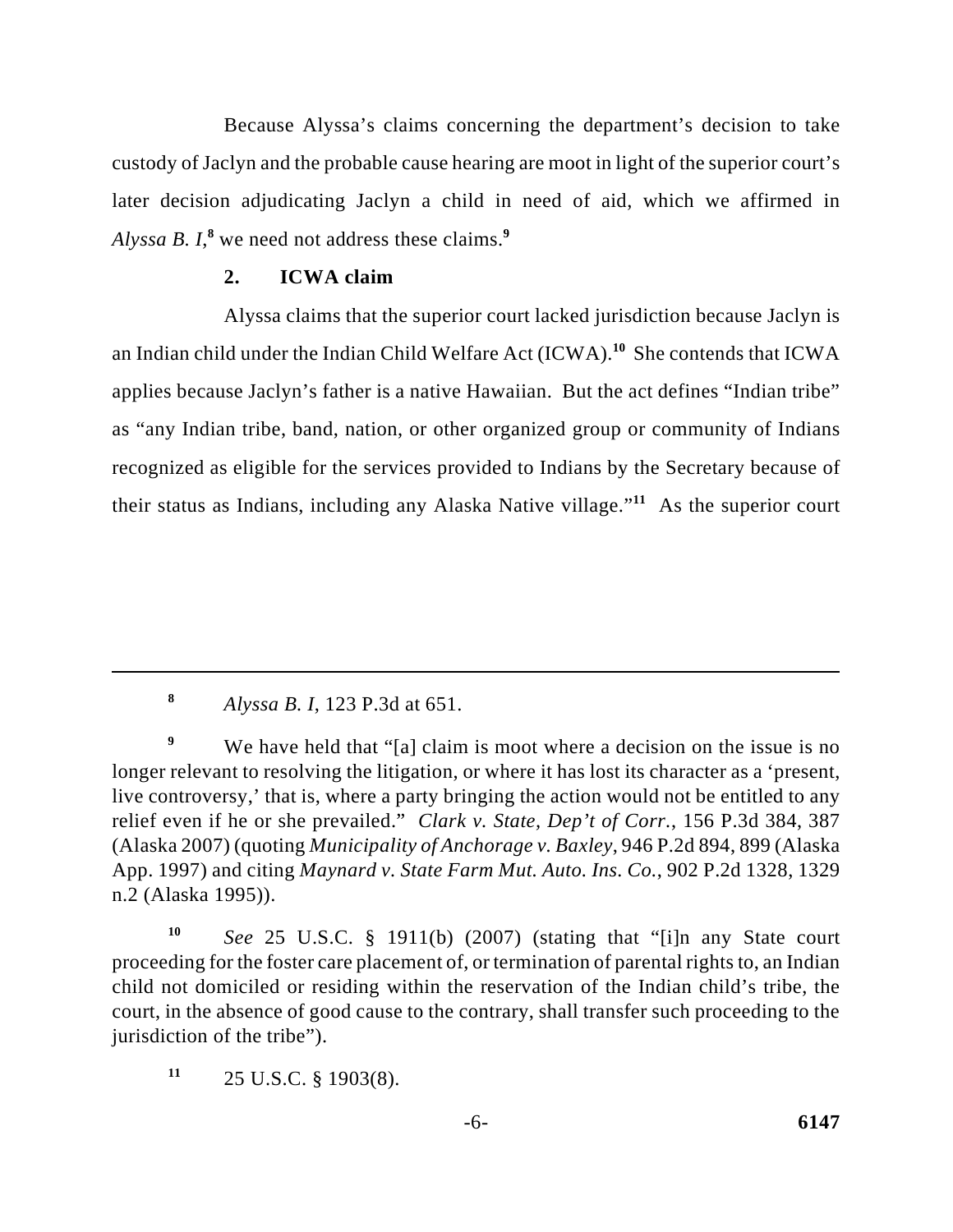correctly noted, native Hawaiians have not yet been recognized by Congress as Indian tribes for the purposes of applying  $ICWA<sup>12</sup>$  Accordingly, this claim lacks merit.

# **3. Jury trial at adjudication**

Alyssa argues that the trial court improperly denied her a jury trial at adjudication. We decided in *Alyssa B. I* that there is no right to a jury trial in CINA proceedings.<sup>13</sup> Our decision controls here.

# **4. Psychological evaluation before adjudication**

 Alyssa contends that the trial court erred in ordering her to undergo a psychological evaluation before adjudication. We upheld the superior court's ruling on this point in  $Alyssa B. I<sup>14</sup>$ . There is no need to re-decide the point here.

# **5. Rule 60(b) claims**

Alyssa argues that the trial court erred in failing to grant her motion for relief from its judgment of adjudication under Civil Rule  $60(b)(4)$ <sup>15</sup> It is not clear what Rule 60(b) motion Alyssa refers to; it appears that her argument could pertain to either of two filings. In September 2004 Alyssa filed what appears to be a Rule 60(b)(4) motion, challenging the department's decision to take custody of Jaclyn as an "illegal seizure in want of due process of law." Because this motion apparently relates to the

*Alyssa B. I*, 123 P.3d at 648-49. **13**

*See Arakaki v. Lingle*, 477 F.3d 1048, 1066-68 (9th Cir. 2007) (observing **<sup>12</sup>** that Congress and the executive do not yet recognize Hawaiians as federal Indian tribes); *Kahawaiolaa v. Norton*, 386 F.3d 1271, 1276, 1282 (9th Cir. 2004) (noting that Congress has dealt with Hawaiians differently than Indian tribes).

 $14$  *Id.* at 650-51.

Alaska R. Civ. P. 60(b)(4) provides: "On motion and upon such terms as **<sup>15</sup>** are just, the court may relieve a party or a party's legal representative from a final judgment, order, or proceeding for the following reasons: . . . (4) the judgment is void."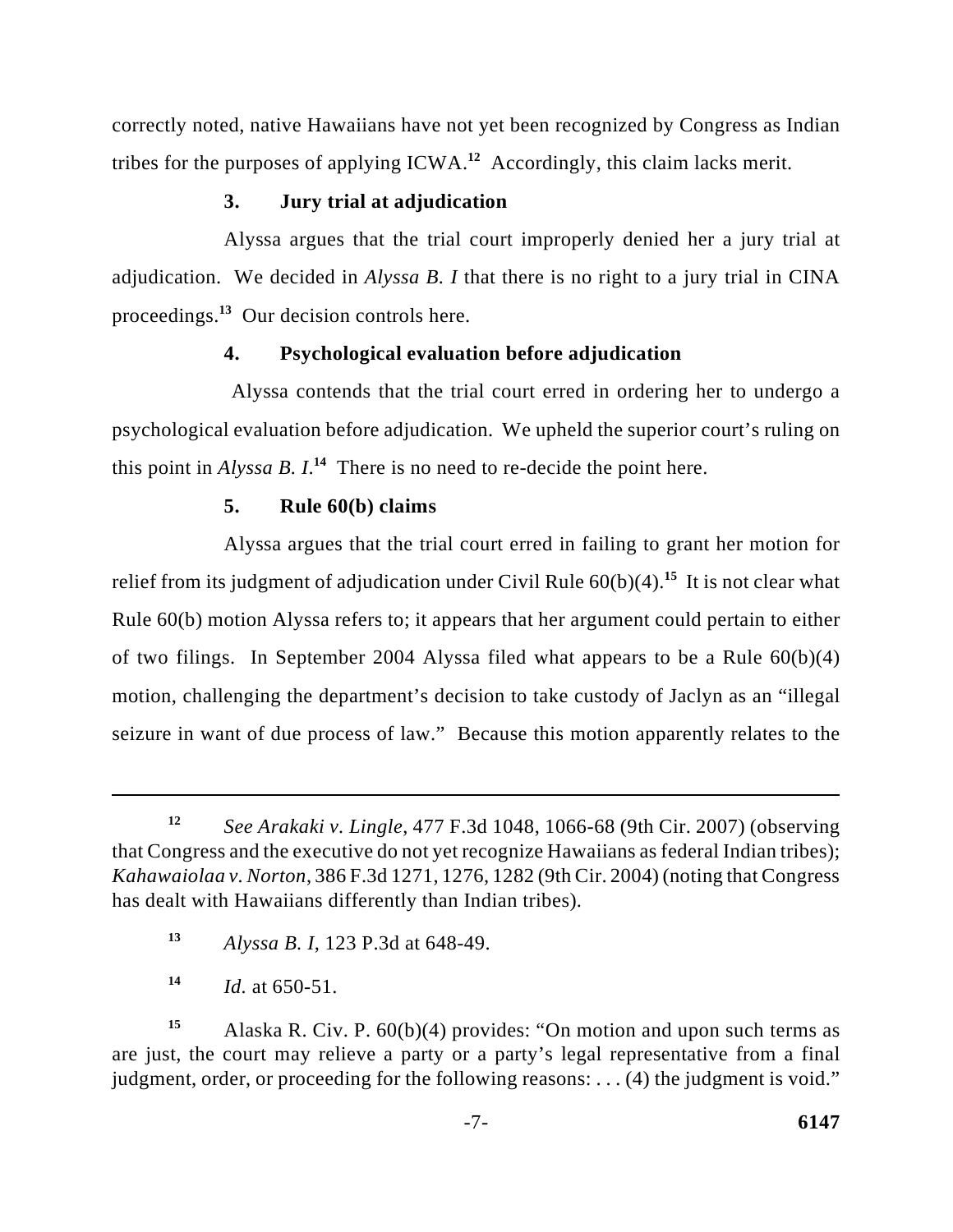superior court's adjudication finding, which we affirmed in *Alyssa B. I*, this issue is now moot.

Alternatively, Alyssa's argument might pertain to a document and proposed order she filed in May 2006, citing Rule  $60(b)(4)$  &  $(6)$ .<sup>16</sup> This filing consists of a rambling thirty-two-page affidavit that fails to discuss the civil rule and appears to relate mostly to the department's initial decision to take custody of Jaclyn, an issue that is now moot. Because the point appears to be moot and Alyssa's briefing presents no colorable grounds for granting Rule 60(b)(4) relief, we find no merit to her argument on this point.

#### **6. Ineffective assistance of counsel at adjudication**

Alyssa argues that the trial court erred in refusing to grant her oral motion for a mistrial due to ineffective assistance of counsel at the disposition and permanency hearing following the superior court's order of adjudication. She claimed in her motion that her attorney had ignored her requests to file "numerous motions" on her behalf. The court declined to rule on the motion, indicating that it would consider the matter at a later time when it ruled on Alyssa's appointed counsel's request to withdraw.

It does not appear from the record that the ineffective assistance of counsel claim was addressed again. But regardless of the superior court's decision on the matter, we conclude that Alyssa's claim fails on appeal because it is inadequately briefed. Apart from her conclusory allegation of ineffective assistance of counsel, Alyssa provides no facts or legal authority to support her claim or otherwise enable meaningful appellate review.

Alaska R. Civ. P. 60(b)(6) provides: "On motion and upon such terms as **<sup>16</sup>** are just, the court may relieve a party or a party's legal representative from a final judgment, order, or proceeding for the following reasons: . . . (6) any other reason justifying relief from the operation of the judgment."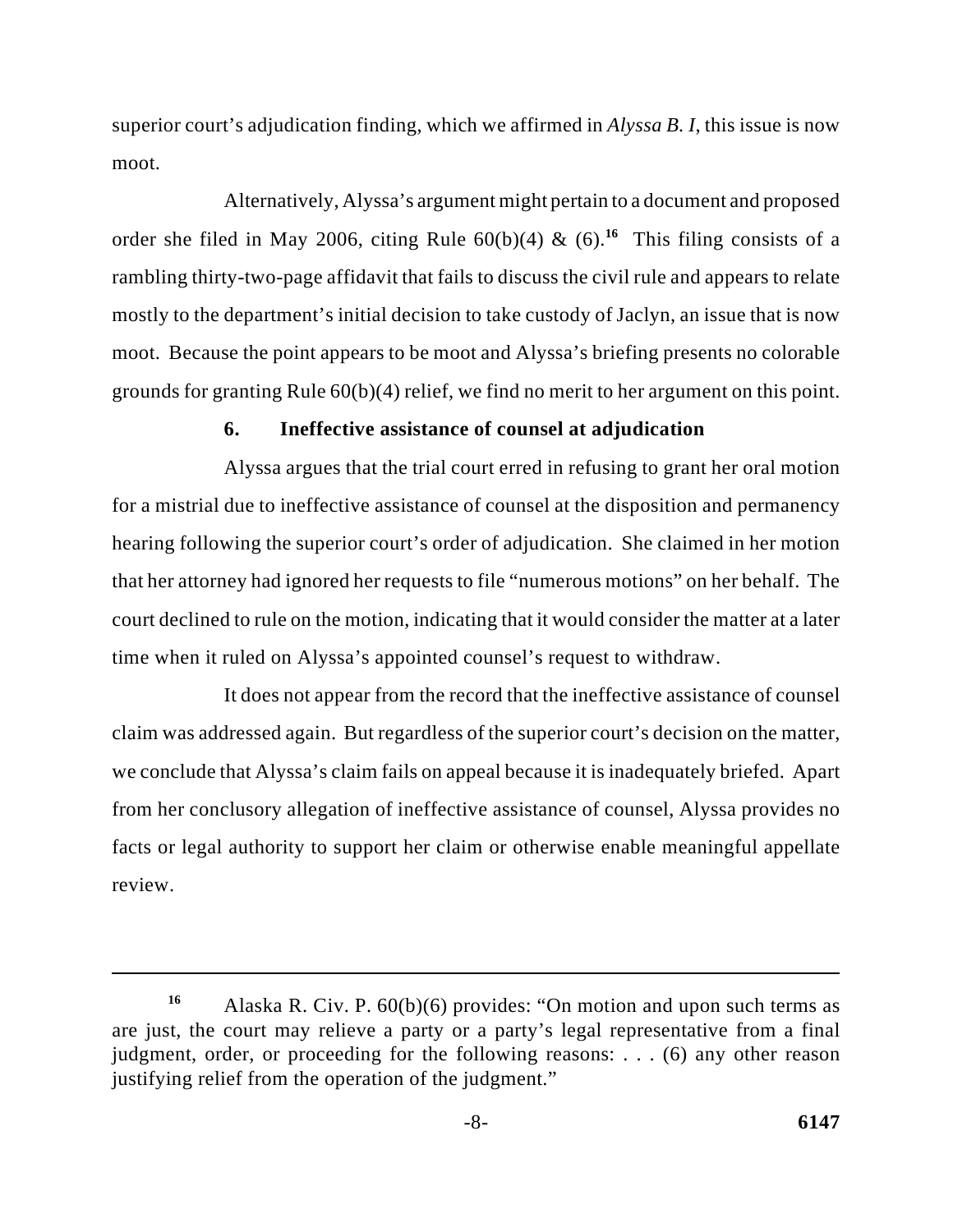# **C. Claims Related to Termination**

Alyssa's next set of arguments relate to the judicial proceedings leading up to the termination order, entered in September 2006.

# **1. Challenges to Judge Eric Smith**

Alyssa argues that (1) the trial court erred in denying her peremptory challenge to Judge Smith before the termination trial; (2) Judge Smith erred in refusing to recuse himself for cause; and (3) Judge Smith erred in refusing to dismiss the case and disqualify himself due to an alleged pecuniary interest in the matter and "cooperative agreement" with Alyssa's adversaries.

Under Civil Rule 42(c), a judge or master may be peremptorily challenged as a matter of right.<sup>17</sup> But Civil Rule  $42(c)(4)$  provides that a party waives this right to change a judge if the party knowingly participates before that judge in "[a]ny judicial proceeding which concerns the merits of the action and involves the consideration of evidence or of affidavits."**<sup>18</sup>**

Shortly after receiving notice that a petition of termination had been filed and that a hearing on the petition had been scheduled before Judge Smith, Alyssa filed a "Notice of Change of Judge," seeking to peremptorily challenge Judge Smith from the case. In challenging Judge Smith after receiving notice of the termination petition,

<sup>&</sup>lt;sup>17</sup> Alaska R. Civ. P.  $42(c)(1)$  provides in relevant part: "In all courts of the state, a judge or master may be peremptorily challenged as follows: . . . In an action pending in the Superior or District Courts, each side is entitled as a matter of right to a change of one judge and of one master."

<sup>&</sup>lt;sup>18</sup> Alaska R. Civ. P.  $42(c)(4)(i)$ . The interpretation and application of the right to a change of judge under Rule 42(c) is a question of law that we review de novo. *Cook v. Rowland*, 49 P.3d 262, 264 (Alaska 2002) (citing *Barber v. Barber*, 915 P.2d 1204, 1208 n.8 (Alaska 1996) and *Staso v. State, Dep't of Transp.*, 895 P.2d 988, 990 (Alaska 1995)).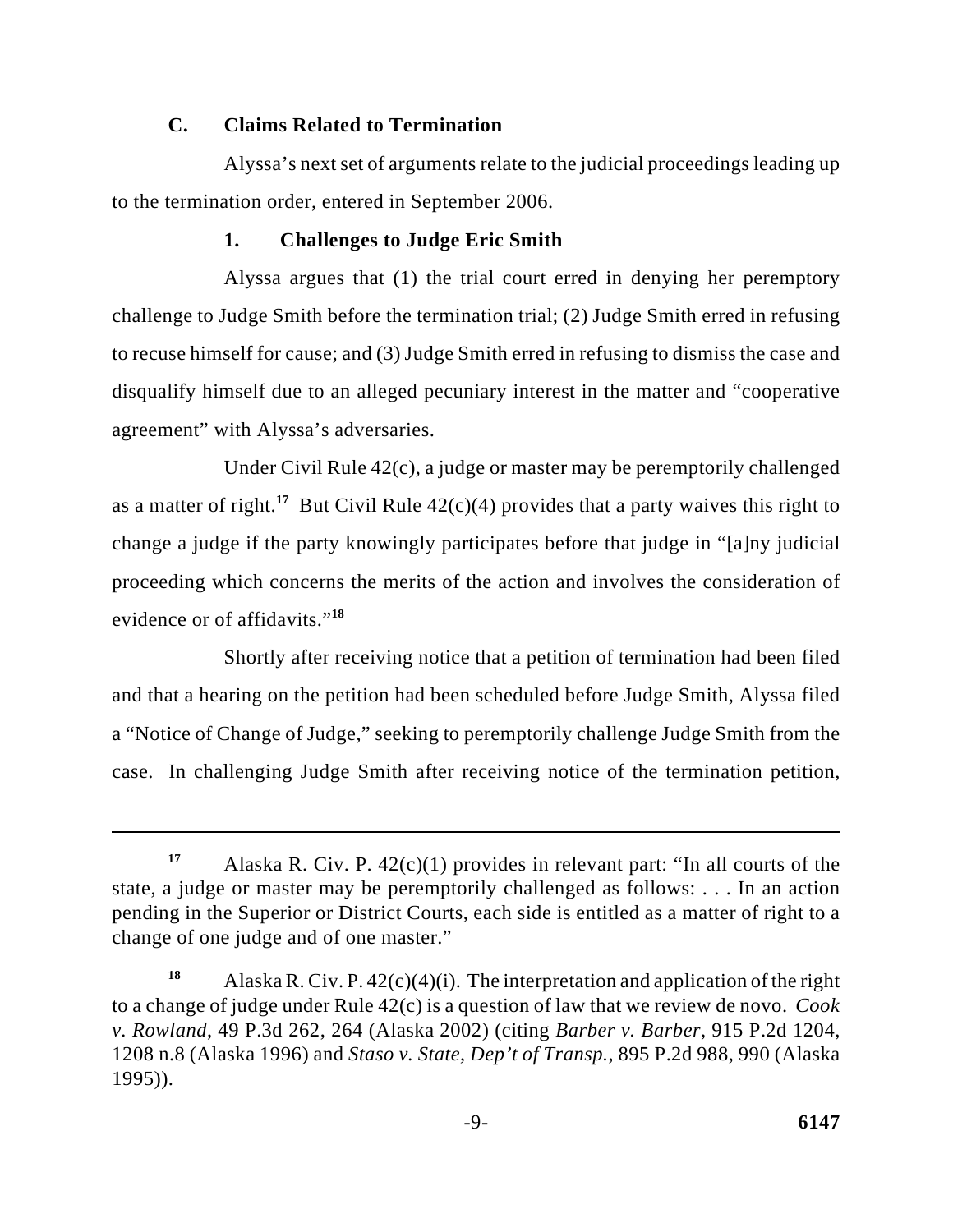Alyssa appears to have implicitly viewed the termination proceeding as a separate proceeding from the previous adjudication and disposition hearings in her case, over which Judge Smith had presided. But this view misconstrues the character of a termination proceeding.

As recognized by Alaska's CINA Rules, when the state files a petition to terminate parental rights to a child who has already been adjudicated a child in need of aid, "[t]he termination hearing is a disposition hearing to the court on the question of whether the parental rights to [the] adjudicated child in need of aid should be terminated."<sup>19</sup> Hence, a termination proceeding is simply a procedural continuation of the earlier proceedings in the existing CINA case. And because it does not initiate a new proceeding, the petition does not create the right to a new peremptory challenge under Civil Rule  $42(c)$ .<sup>20</sup> Accordingly, Alyssa's time for exercising the peremptory challenge to Judge Smith ran from the notice of his assignment in the initial proceedings in the CINA case. That time had long expired, and because Alyssa had knowingly participated in previous judicial proceedings concerning the merits of that action, she retained no right to peremptorily disqualify Judge Smith under Rule 42(c) upon receiving notice that he would still be handling the case after the state filed the petition to terminate Alyssa's parental rights.

CINA Rule 18(b). **<sup>19</sup>**

For this reason, as is typical in this procedural setting, Alyssa's termination **<sup>20</sup>** petition was filed under the same case number as the original CINA case, not under a new docket number. *Cf. Staso*, 895 P.2d at 990 (holding that "[a] refiled suit, which is assigned a new docket number, for which new filing fees are imposed, and for which new process must issue, provides this necessary bright-line" for determining whether there is a new right under Civil Rule 42(c) to disqualify an assigned judge).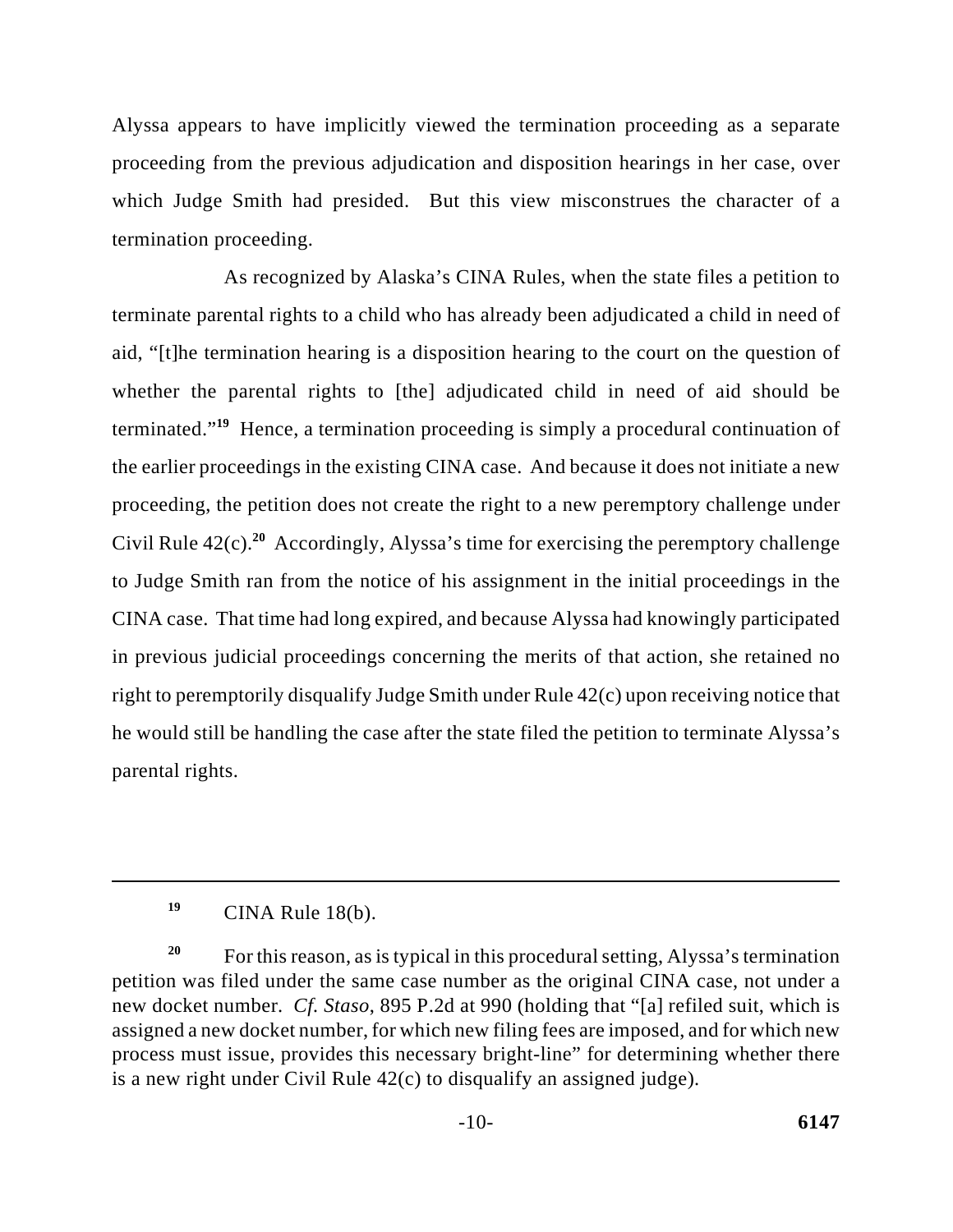Alyssa's motion also sought to disqualify Judge Smith for cause, alleging that he was biased.<sup>21</sup> This claim lacks merit because Alyssa fails to show that Judge Smith abused his discretion in refusing to disqualify or recuse himself; she does not establish that Judge Smith had either a conflict of interest or bias against her. We also point out that Alyssa's claim for an independent judge was separately reviewed and denied by Superior Court Judge John Suddock. Alyssa fails to establish any abuse of discretion in Judge Suddock's ruling.

### **2. Jury trial at termination**

Alyssa argues that the trial court erred in denying her a jury trial at termination. We conclude that a jury trial is not required in a termination hearing for the same reasons it is not required in an adjudication hearing under *Alyssa B. I.*<sup>22</sup> First, the Alaska Constitution only preserves a jury trial for legal causes of action, not those which are equitable in nature, and "[c]hild protection cases have historically been treated as matters of equity in Alaska."<sup>23</sup> Second, there is no due process right to a jury trial in CINA proceedings:

> Although [t]he private interest of a parent whose parental rights may be terminated . . . is of the highest magnitude, this interest must be balanced against the child's right to an adequate home and education and the state's interest in the

We review for abuse of discretion a trial court's decision on an issue of **<sup>21</sup>** recusal or a motion to disqualify a judge. *Carr v. Carr*, 152 P.3d 450, 458 (Alaska 2007); *Wasserman v. Bartholomew*, 38 P.3d 1162, 1170 (Alaska 2002). We "will reverse a judge's refusal to step down from a case only when it appears 'patently unreasonable' or when 'a fair-minded person could not rationally come to [the same] conclusion on the basis of known facts.' " *Carr*, 152 P.3d at 458 (alteration in original) (quoting *Long v. Long*, 816 P.2d 145, 156 (Alaska 1991)).

*See Alyssa B. I*, 123 P.3d at 648-50. **<sup>22</sup>**

*Id.* at 648. **<sup>23</sup>**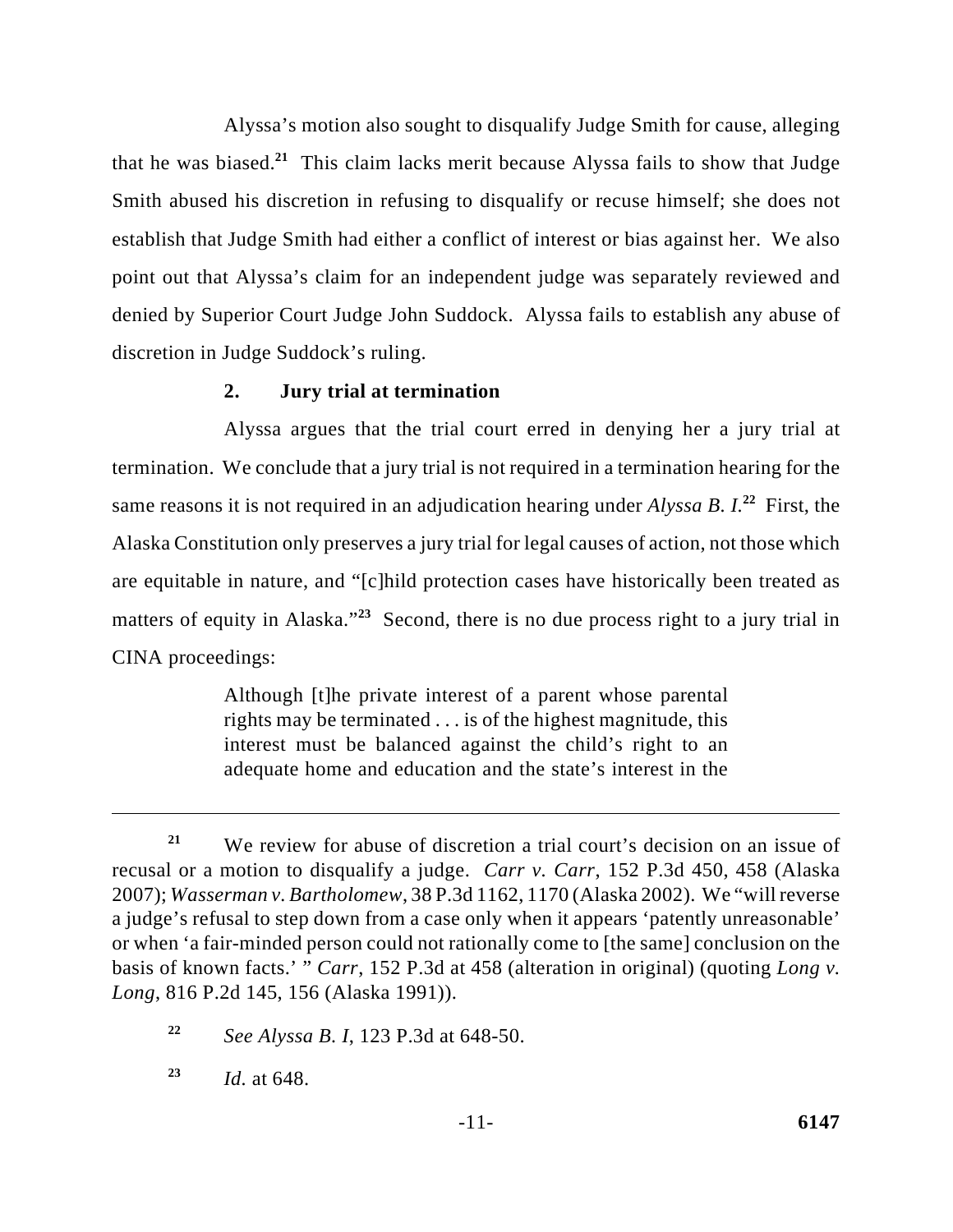child's welfare. Judges are well situated to make reliable findings in CINA cases, given their knowledge of and familiarity with the controlling law and the prior proceedings of the case. As for the government's interests, the department points out that jury trials in CINA proceedings could delay reunification or permanent placement, reduce judicial economy, increase the number of parents contesting adjudication instead of attempting to reach an agreement, and compromise the department's ability to maximize its resources<sup>[24]</sup>

We affirm the superior court's denial of a jury trial at termination.

## **3. Ineffective assistance of counsel**

Alyssa contends that she repeatedly requested that the court appoint her new counsel. She maintains that her advisory counsel, Laurel Bennett of the Palmer Public Defender Agency, refused to give her legal advice or become familiar with the case file; Alyssa goes so far as to argue that her advisory counsel actively "connive[d] at [her] defeat."

We have recognized that "[a] parent has a due process right to effective assistance of counsel in a termination of parental rights proceeding."<sup>25</sup> But Alyssa was not represented by an attorney. Instead she elected to proceed pro se. The court appointed an attorney to serve as Alyssa's advisory counsel. In *S.B. v. State*, we recognized that an advisory attorney appointed to help an unrepresented litigant present a case pro se does not serve the function of representing the litigant as an attorney.**<sup>26</sup>** Accordingly, we held that pro se defendants ordinarily may not raise claims of ineffective

*Id.* at 649-50 (alteration in original) (internal quotation marks and citations **<sup>24</sup>** omitted).

*Stanley B. v. State, DFYS*, 93 P.3d 403, 408-09 (Alaska 2004) (citing *S.B.* **<sup>25</sup>** *v. State, Dep't of Health & Soc. Servs., DFYS*, 61 P.3d 6, 10 (Alaska 2002)).

*S.B.*, 61 P.3d at 15. **<sup>26</sup>**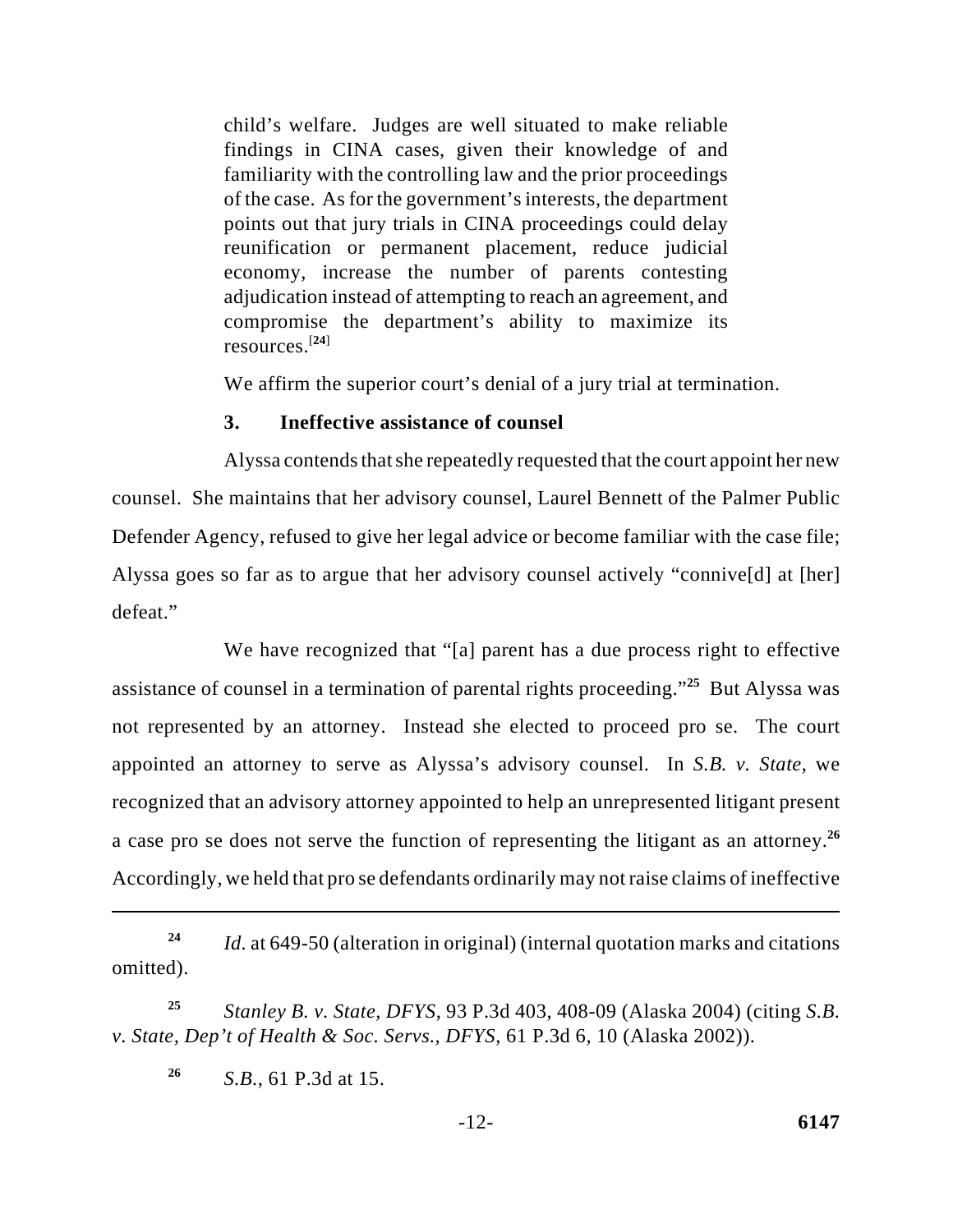assistance against advisory counsel.<sup>27</sup> We identified only one exception to this rule, stating that an ineffective assistance claim could be raised "when the advisory counsel oversteps his limited role and assumes a degree of control consistent with legal representation."**<sup>28</sup>**

Alyssa makes no claim that her advisory counsel overstepped her bounds and took control of the case.<sup>29</sup> Because Alyssa's complaint is that the public defender did too little, and not too much, she therefore does not fall under the exception to the rule. As we put it in *S.B.*, "from the moment she decided to represent herself she lost the right to claim that any subsequent acts of advisory counsel constituted ineffective assistance."**<sup>30</sup>**

#### **4. Due process rights**

### **a. Conducting termination trial without her**

Alyssa argues that the trial court violated her due process rights by conducting the termination trial in her absence and over her objection. She claims that she was "unable to proceed with the termination trial due to [her] situation" and that she was not given sufficient notice to appear.

*Id.* (citing *Downey*, 25 P.3d at 1204). **<sup>28</sup>**

A review of the record confirms that the public defender's conduct at the **<sup>29</sup>** termination trial did not rise to the level of active representation — near the end of trial, the public defender noted her limited role as advisory counsel and merely restated Alyssa's position that she was against termination.

*S.B.*, 61 P.3d at 15. **<sup>30</sup>**

*Id.* (citing *Downey v. People*, 25 P.3d 1200, 1203 (Colo. 2001)). **<sup>27</sup>**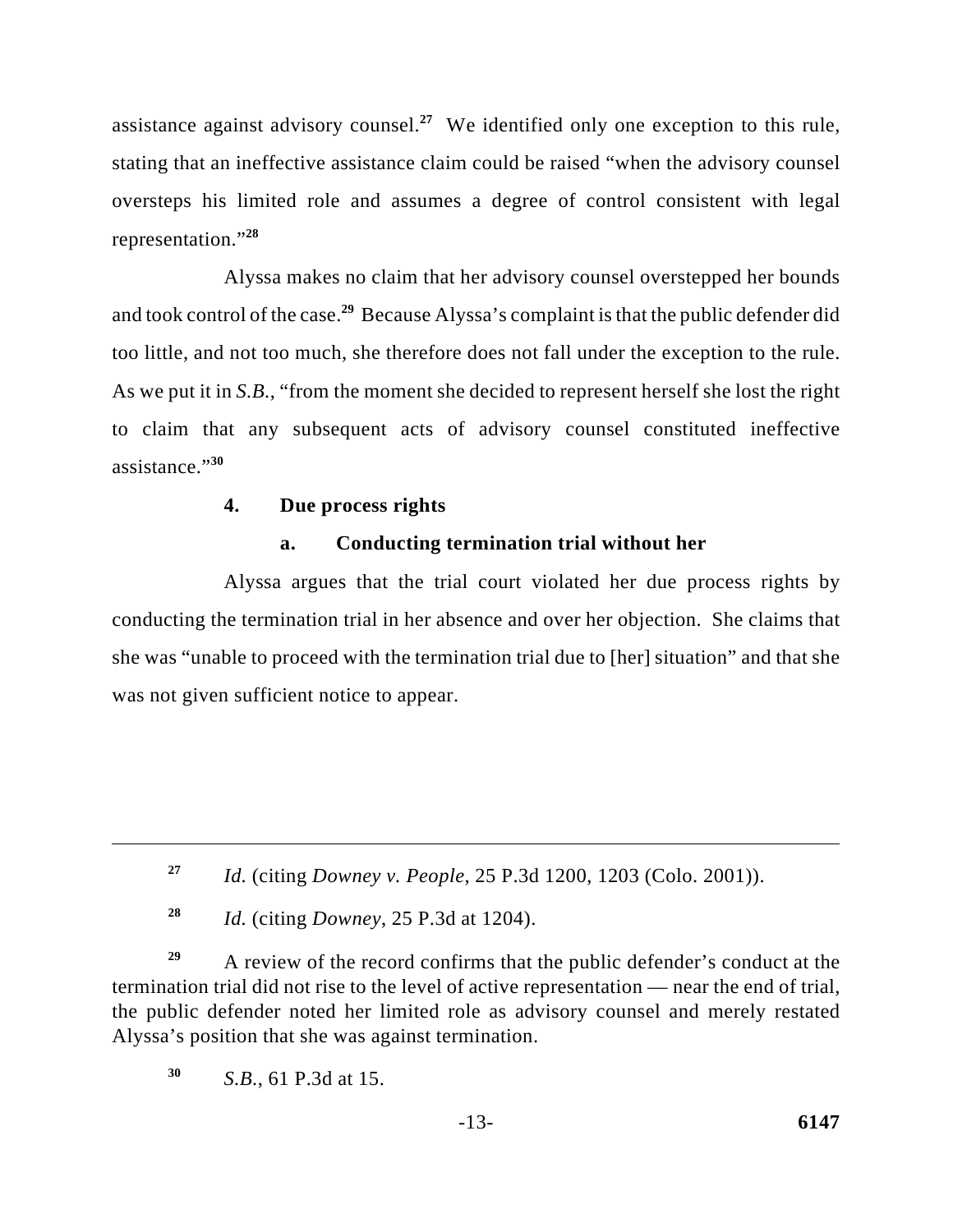Whether a parent's due process rights were violated in a termination proceeding is a question of law that we review de novo.<sup>31</sup> We set out the test for determining the requirements of due process in CINA proceedings in *D.M. v. State*:

> [I]dentification of the specific dictates of due process generally requires consideration of three distinct factors: First, the private interest that will be affected by the official action; second, the risk of an erroneous deprivation of such interest through the procedures used, and the probable value, if any, of additional or substitute procedural safeguards; and, finally, the Government's interest, including the function involved and the fiscal and administrative burdens that the additional or substitute procedural requirement would entail. $[$ <sup>32 $]$ </sup>

In this case, Alyssa's private interest affected by the official action is of great importance: "parental rights are 'of the highest order.' "<sup>33</sup> As to the second factor, "[t]he crux of due process is [the] opportunity to be heard and the right to adequately represent one's interests. The provision of adequate notice commonly guarantees these rights."<sup> $34$ </sup> The state maintains that the superior court took ample measures to provide Alyssa with adequate notice of the upcoming termination trial. Though Alyssa claimed at the beginning of trial that she had only received notice a week before the trial date, the record shows that the court made multiple attempts to provide her with notice. At trial, Judge Smith discussed the court's efforts to notify Alyssa:

*Jeff A.C., Jr. v. State*, 117 P.3d 697, 702 (Alaska 2005). **<sup>31</sup>**

*D.M. v. State, DFYS*, 995 P.2d 205, 212 (Alaska 2000) (quoting *Mathews* **<sup>32</sup>** *v. Eldridge*, 424 U.S. 319, 334-35 (1976)).

*Id.* (quoting *In re J.L.F. & K.W.F.*, 828 P.2d 166, 170 (Alaska 1992), **<sup>33</sup>** *overruled on other grounds by In re S.A.*, 912 P.2d 1235, 1241 (Alaska 1996)).

*Id.* at 213-14 (quoting *Matanuska Maid, Inc. v. State*, 620 P.2d 182, 192 **<sup>34</sup>** (Alaska 1980)).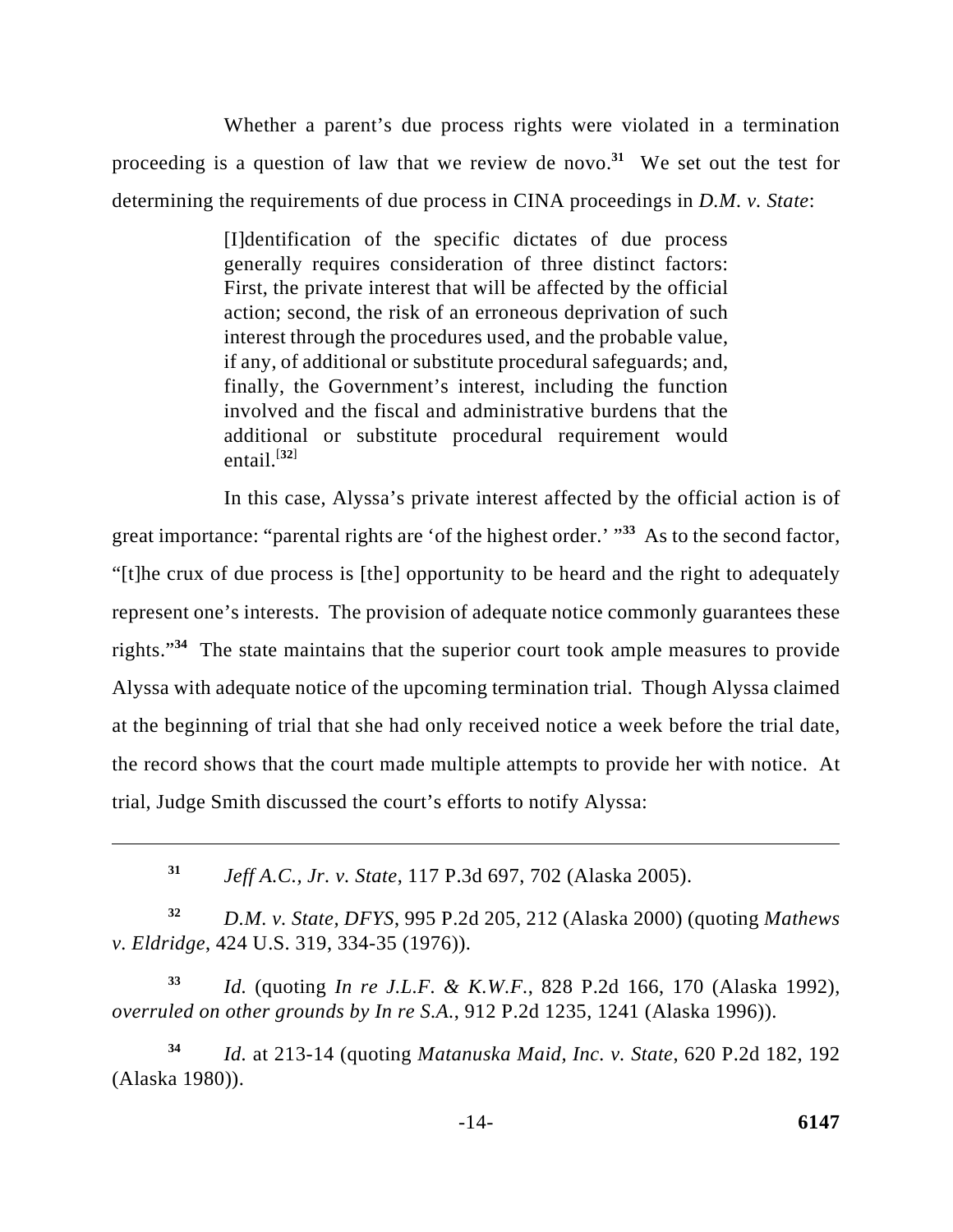I double checked the log notes, and [Alyssa] was called while the motion for me to recuse myself was pending in front of Judge Suddock and so she was called and told basically we'll be in touch. And then we had a hearing the following week [May 18] and at that hearing we had a new address for [Alyssa], Mr. Winterrowd was there, we had a new address for [Alyssa], we didn't have a phone number for her. And so we didn't call her that day, but the notice of the hearing was sent out to her right after that to her address in Oregon. She then moved, and the address was sent and July 25th we got a notice that she was in California, and staff immediately sent the notice of hearing on July 25th, so she actually had quite a bit of notice that this hearing was happening . . . . And she spoke with Cindy Holtmann at some point after that, and Ms. Holtmann told her again when the hearing was.

The due process analysis in this case requires consideration of the government's interest that the termination trial proceed as scheduled. Under CINA Rule 18(e), a trial on a petition to terminate parental rights must be held within six months after the date on which the petition is filed, unless the court finds good cause is shown for a continuance.<sup>35</sup> When determining whether to grant a continuance for good cause, the court must consider "the age of the child and the potential adverse effect that the delay may have on the child."<sup>36</sup> Here, the termination petition was filed on March 23, 2005, yet the trial was not held until August 9, 2006 — over sixteen months later.

As the state points out, the delay in trial was caused by Alyssa's "numerous motions to dismiss the case and disqualify the judge, requests to change court-appointed attorneys and advisory counsel, and appeals from trial court rulings."<sup>37</sup> The superior

CINA Rule 18(e). **<sup>35</sup>**

*Id.*  **36**

Alyssa made the following filings after the state's termination petition was **<sup>37</sup>** (continued...)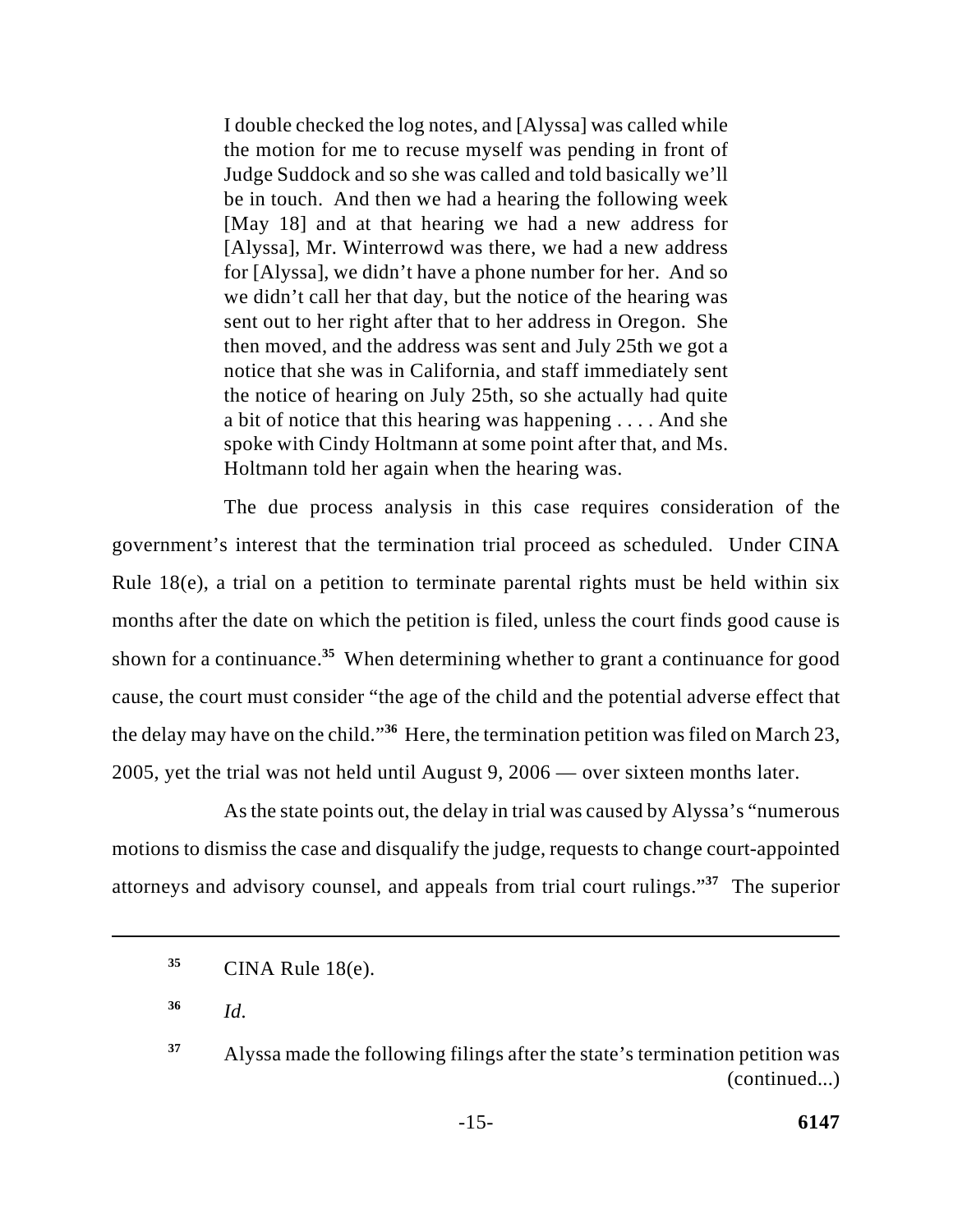court accordingly made an express finding that Alyssa's failure to appear at trial was yet another attempt to delay the proceedings: "[M]y finding is that [Alyssa's] effort today to continue this yet again is just an ongoing effort to delay this trial . . . and at this point I find that it is not appropriate or in the best interests of this child that we delay it any more and that there's absolutely no good cause to continue this trial yet again." The superior court's finding that Alyssa was deliberately avoiding trial demonstrates that extraordinary circumstances existed so that it was not improper for the trial court to proceed with the trial without Alyssa's participation.

<sup>(...</sup>continued) **<sup>37</sup>**

filed: May 2, 2005 Motion to Dismiss and Grant Sole Legal and Physical Custody to Natural Mother; May 2, 2005 Notice of Change of Judge (Peremptory Challenge: Disqualification of Judge); May 13, 2005 Expedited Motion to Stay CINA Trial Court Proceedings Pending Appeal; May 23, 2005 Expedited Motion for Continuance; May 31, 2005 Motion to Disqualify Judge Eric Smith and Demand for an Evidentiary Hearing; June 6, 2005 Petition to Terminate State's Custody and Demand for an Evidentiary Hearing; June 6, 2005 Motion to Dismiss and Demand for a Misconduct Hearing; June 20, 2005 Motion to Compel GAL; June 28, 2005 Reply to Opposition to Motion to Disqualify Judge Eric Smith and Demand for an Evidentiary Hearing; July 5, 2005 Motion to Dismiss and Grant Sole Legal and Physical Custody to Natural Father; July 12, 2005 Motion to Strike the Petition for Termination of Parental Rights; July 19, 2005 Reply to Opposition to Petition to Terminate State's Custody and Demand for an Evidentiary Hearing and Motion to Dismiss and Demand for a Misconduct Hearing; July 25, 2005 Motion for Placement of [Daughter] with Blood Relative; November 10, 2005 Withdrawal of Request for Court Appointed Attorney; December 23, 2005 Expedited Motion for Continuance and an Extension of Time; February 16, 2006 Expedited Motion for Stay [of] the Termination Trial; February 17, 2006 Motion to Dismiss; February 17, 2006 Demand for Jurisdictional Hearing; April 11, 2006 Expedited Motion for Default Judgment; April 17, 2006 Motion for Independent Judge and Motion to Dismiss; April 17, 2006 Expedited Demand for an Evidentiary Hearing Before an Independent Judge; April 21, 2006 Objection and Reply to Response to Motion to Dismiss and Demand for Jurisdictional Hearing and Objection to Motions to Accept Late-Filed Responses; May 8, 2006 Motion for Reconsideration and Demand for an Evidentiary Hearing; and May 11, 2006 Motion of [Alyssa] in support of Order.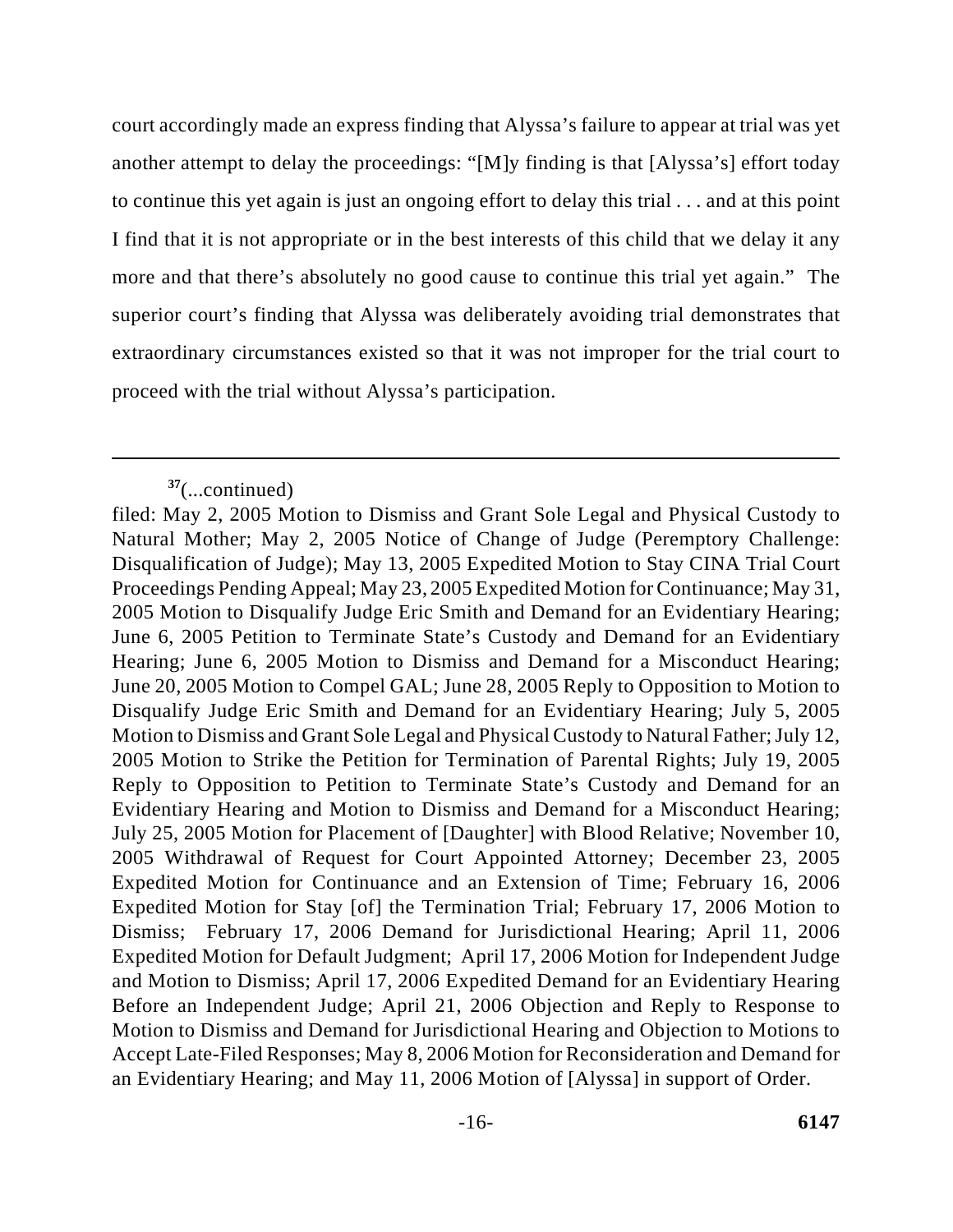Furthermore, we also call attention to the interests of Jaclyn, which are of paramount importance. Jaclyn was last removed from Alyssa's custody in May 2002, when she was one and a half months old, and apart from a brief period spent in the custody of her father, has been in foster homes for all of her life. The superior court found at trial that the child needed "permanency in the worst way." The court also found that the child was in a good setting with foster parents who wanted to adopt her and it determined that denying the termination petition would put the child in an "unsettled situation." The superior court thus correctly recognized that if Alyssa caused the termination trial to be delayed yet again, Jaclyn's interests would have been seriously harmed.

Given the circumstances created by Alyssa herself, we do not see any "additional or substitute procedural safeguards" the superior court could have taken to guarantee Alyssa's presence at trial. The court kept updated records of Alyssa's address, it sent notice of the trial to her at two separate addresses with the last notice being sent more than two weeks before the trial date, and it informed her again of the trial date when she spoke with court personnel via telephone. It was Alyssa's choice to waive her right to appointed counsel, to be on vacation in Mexico, and to refuse to participate telephonically at the trial. Taking these facts into account along with the state's and the child's strong interests in expeditiously finding a permanent home, we conclude that Alyssa was not deprived of procedural due process when the trial court held the termination trial without her.

#### **b. Calling witnesses at trial**

In addition, as part of her claim that her rights were violated when the court conducted the trial without her, Alyssa argues that she was improperly prevented from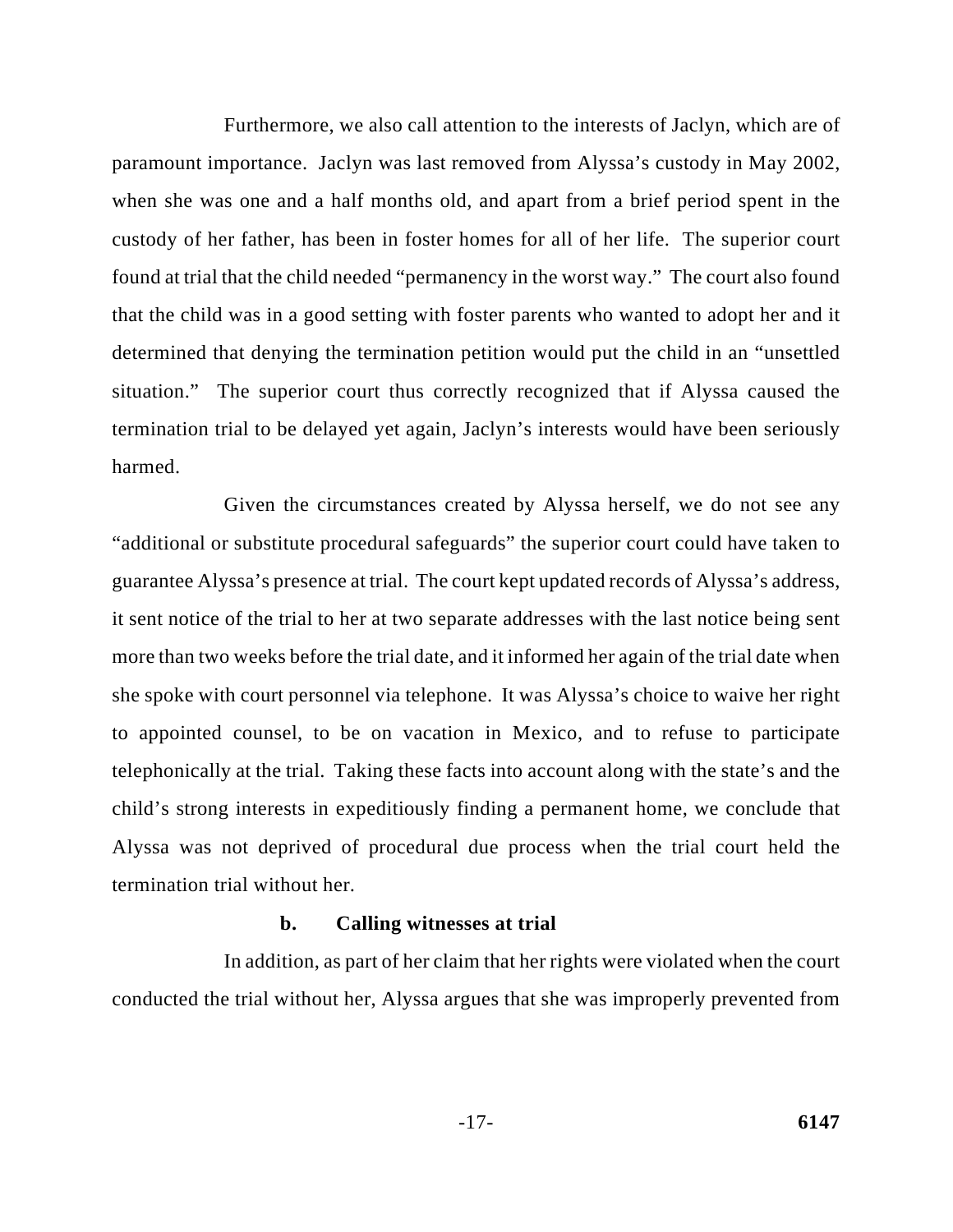calling witnesses at trial.**<sup>38</sup>**

Because we have concluded that it was proper for the trial court to proceed in Alyssa's absence after she voluntarily failed to appear, it follows that she cannot complain of prejudice she suffered by losing testimony that she could have presented if she had chosen to be present at trial. Moreover, although Alyssa names the various witnesses she would have called, she provides nothing to indicate that they would have given testimony materially disputing the issues at trial. The psychologist who screened Alyssa for depression, for instance, expressly disclaimed the evaluation's relevance to child custody, insisting that the evaluation did not cover Alyssa's parenting or custody issues.

## **5. Hearsay in the final order**

Alyssa argues that the trial court erred by incorporating "previous 'hearsay' testimony" into its final order terminating her parental rights. But she does not specify what previous testimony was used in error. The department suggests that Alyssa is challenging the termination order's language incorporating findings based on testimony presented at the adjudication.

 At the termination stage, a trial court may rely on findings entered at the adjudication stage when they are made by clear and convincing evidence.<sup>39</sup> Here there is no indication that the superior court admitted hearsay testimony at the adjudication

Alyssa claims that she had served subpoenas on an assistant attorney **<sup>38</sup>** general, her public defender advisory counsel, and the guardian ad litem in order for them to testify as hostile witnesses about their "cooperative agreements" for gaining custody of Alyssa's child. She also claims that a psychologist who evaluated her, and Judge Julie Macek of Montana, who found that Alyssa did not have a serious mental illness and therefore ordered the state of Montana to return Alyssa's son to her custody, would have testified on her behalf had she been present.

*D.M.*, 995 P.2d at 209. **<sup>39</sup>**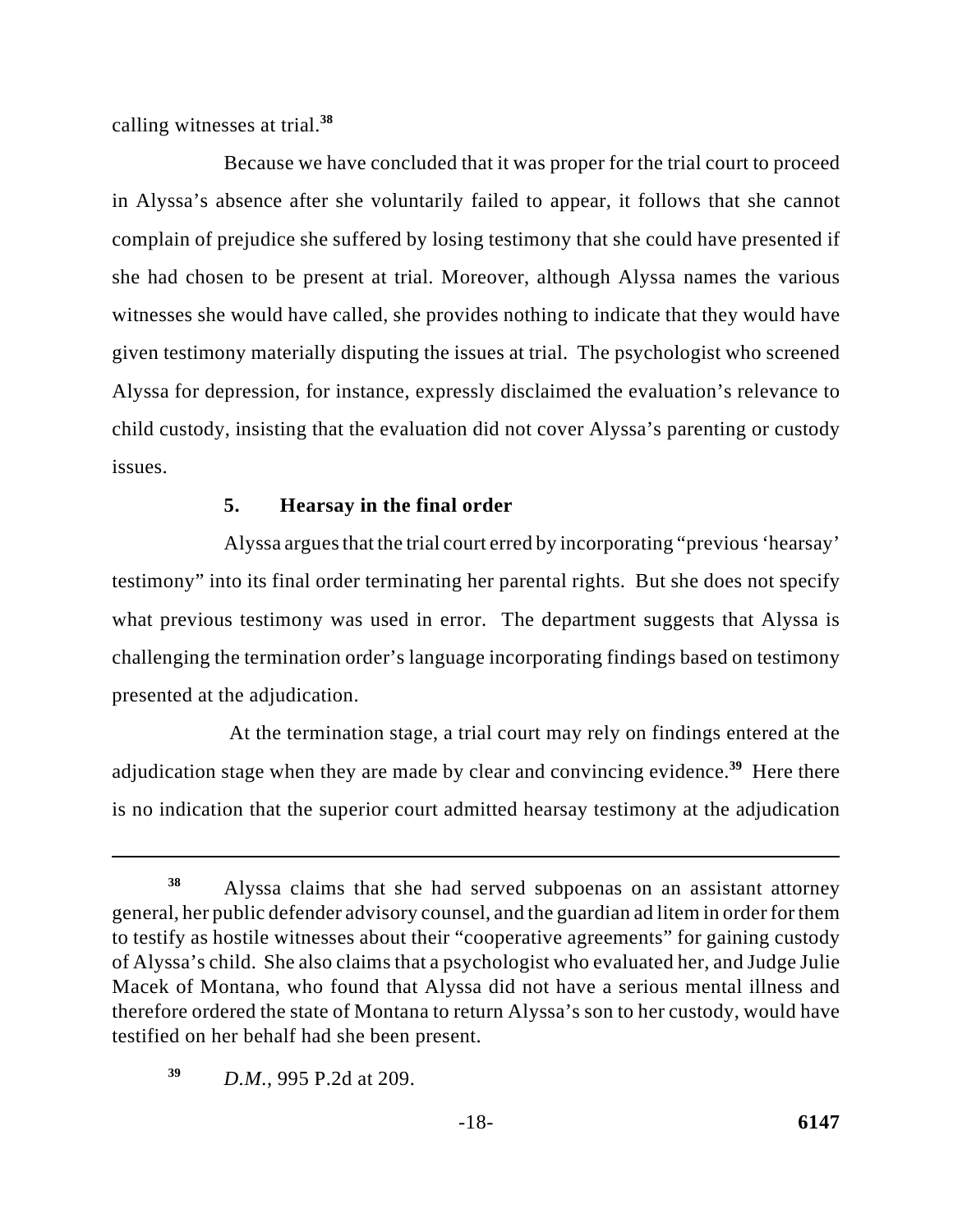hearing — Alyssa gives no examples of the testimony that she characterizes as hearsay and does not point to any objections to such evidence raised at the hearing on adjudication. Because Judge Smith found by clear and convincing evidence that Jaclyn was a child in need of aid at the adjudication hearing and because Alyssa has failed to point out any inadmissible hearsay in the adjudication findings, we find no error in the superior court's reliance on those findings in its final order of termination.

### **6. Alyssa's documentary evidence**

Alyssa alleges that she submitted four psychological evaluations to the court indicating that she did not have a mental illness. She claims that the court ignored those evaluations and failed to acknowledge that she completed her case plan.

It is only apparent from the record that Alyssa submitted two documents to the department containing psychological information. One document was a brief, handwritten progress report prepared by an unidentified psychologist on December 4, 2003. It does not appear to set out any formal diagnosis. The second document was a psychological evaluation from Dr. Anita Kemp, who Alyssa claimed was going to testify at trial on her behalf. Dr. Kemp's evaluation stated that there was no current evidence that Alyssa suffered from depression.

The superior court did not ignore Dr. Kemp's evaluation, but rather found it to be unreliable for several reasons. First, Alyssa had not advised the department before the evaluation so that it could communicate with Dr. Kemp about the purposes of the evaluation and provide the doctor with collateral information. Second, the court found that Alyssa had "thoroughly misled" Dr. Kemp by circling zero for every indicator of depression and mental illness when Dr. Kemp evaluated her. And finally, during the trial, the state published into the record a more recent letter from Dr. Kemp stating that her earlier evaluation was not applicable in a matter of child custody because Dr. Kemp did not cover Alyssa's parenting or custody issues during the evaluation.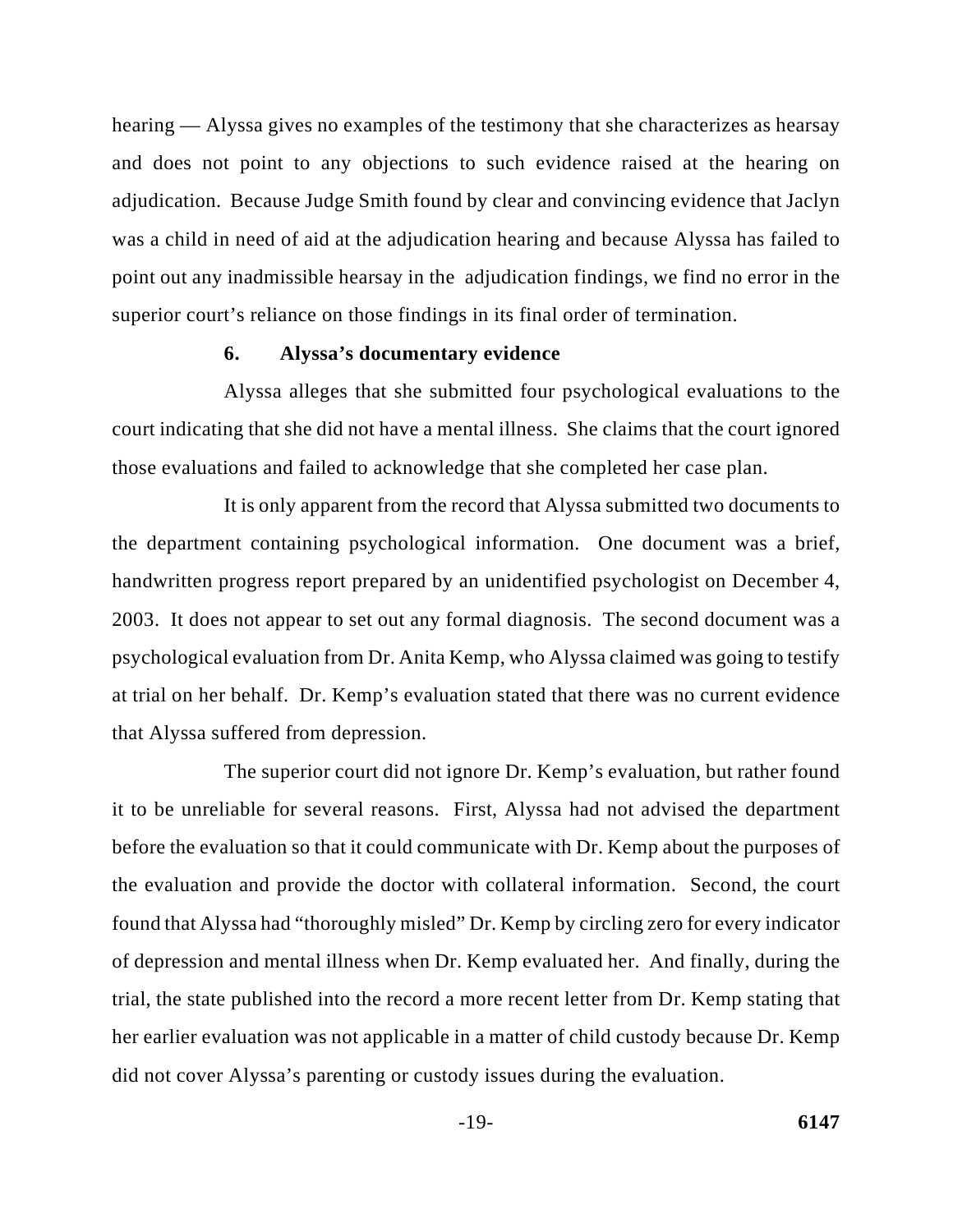We have consistently held that "it is the role of the trial court, and not this court, to judge the credibility of any witnesses and to weigh conflicting evidence."**<sup>40</sup>** Because the record showed that Dr. Kemp's evaluation was not fully informed and was not directed to the custody issue, the superior court could properly discount the evaluation and give more weight instead to the testimony of the department's expert psychologist, who testified that Alyssa suffered from severe psychological problems.

### **7. Placement with blood relatives**

Alyssa argues that the superior court erred by denying her requests to place Jaclyn with blood relatives. The record shows that on July 25, 2005, Alyssa filed six motions seeking to place Jaclyn with various blood relatives under AS 47.14.100(e). **41** The superior court denied the motions. Alyssa did not seek review of the court's ruling at the time it was made. There is currently no need to consider the placement decision,

*Martin v. Coastal Vills. Region Fund*, 156 P.3d 1121, 1129 (Alaska 2007) **<sup>40</sup>** (citing *Silvan v. Alcina*, 105 P.3d 117, 122 (Alaska 2005)).

AS 47.14.100(e) provides in part that: **<sup>41</sup>**

(e) When a child is removed from a parent's home, the department shall place the child, in the absence of clear and convincing evidence of good cause to the contrary,

(1) in the least restrictive setting that most closely approximates a family and that meets the child's special needs, if any;

(2) within reasonable proximity to the child's home, taking into account any special needs of the child and the preferences of the child or parent;

(3) with, in the following order of preference,

(A) an adult family member[.]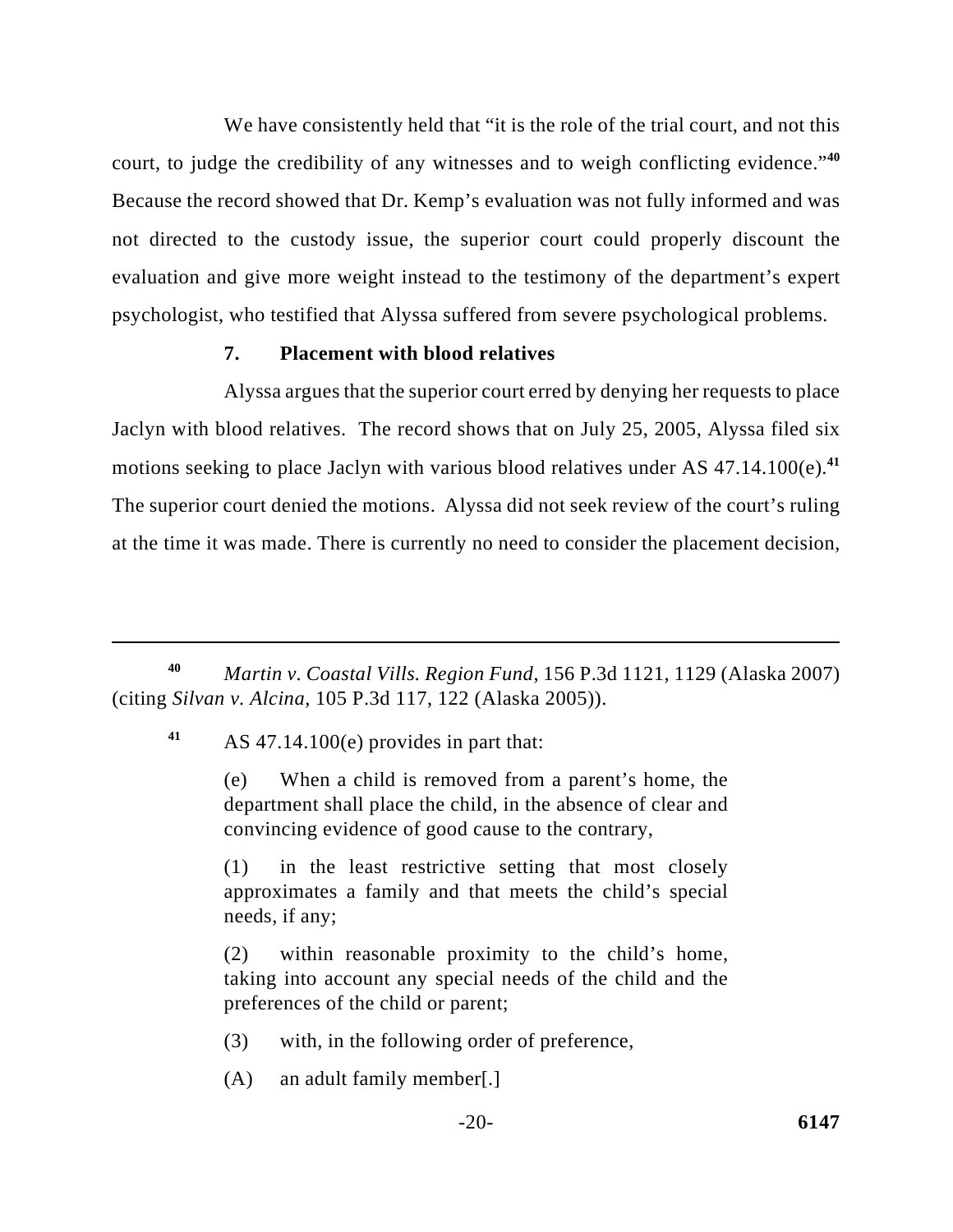because "the superior court's termination order now renders earlier issues of placement moot."<sup>42</sup> Accordingly, we decline to decide this claim.

### **8. Request to change foster placement**

Alyssa claims that she made many motions to remove Jaclyn from abusive foster homes but those motions were ignored by the court. On June 15, 2005, Alyssa moved for a placement review hearing "to determine the best interests" of Jaclyn, alleging that the state had placed the child in several foster homes where she had been physically and potentially sexually abused. On July 11, 2005, the superior court denied the motion. Because the denial was a final, appealable order, Alyssa was required to file a timely appeal in order to preserve this issue for appellate review.<sup>43</sup> Since she did not timely appeal the order, $44$  we decline to consider the issue here.

### **9. Hearsay and opinion testimony at trial**

Alyssa also contends that the court wrongly allowed the state's witnesses to provide hearsay and opinion testimony at the termination trial. This section of Alyssa's brief consists of two sentences and provides no citations to the trial log notes for examples of impermissible hearsay or opinion testimony.

Given Alyssa's failure to identify any inadmissible hearsay, the state plausibly suggests that Alyssa objects to the testimony of the department's expert

*Erica A. v. State, Dep't of Health & Soc. Servs., DFYS*, 66 P.3d 1, 10 **<sup>42</sup>** (Alaska 2003); *see also Martin N. v. State, Dep't of Health & Soc. Servs., DFYS*, 79 P.3d 50, 57 (Alaska 2003).

*See Owen M. v. State, OCS*, 120 P.3d 201, 203 (Alaska 2005) (citing *S.S.M.* **<sup>43</sup>** *v. State, Dep't of Health & Soc. Servs., DFYS*, 3 P.3d 342, 345 (Alaska 2000) (holding order denying placement of child in need of aid with his sister was final, appealable order)).

*See* Alaska R. App. P. 204(a)(1). **<sup>44</sup>**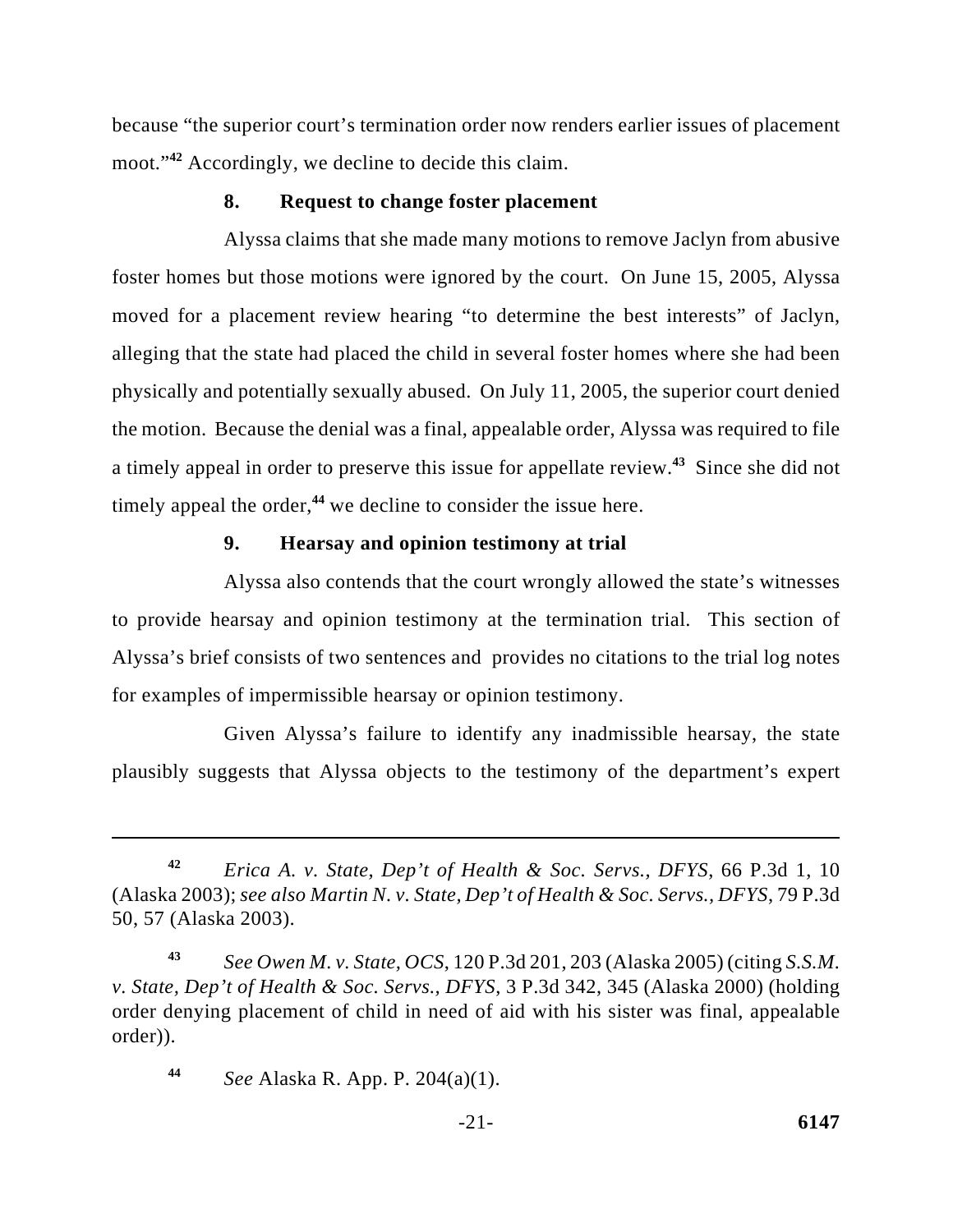psychologist, Dr. Michael Rose. Dr. Rose testified after reviewing various records that, in his opinion, Alyssa suffered from "severe psychological problems," and awarding custody to her would place Jaclyn at risk of harm. The state argues that Dr. Rose was qualified to offer his opinion as an expert in clinical psychology; it points out that Dr. Rose testified that it was customary for an expert in his field to rely on the types of documents he used in forming his opinion. Accordingly, the state contends, his testimony was "explicitly allowed" under Evidence Rules 702 and 703.**<sup>45</sup>**

The state's position has merit. Under Evidence Rules 702 and 703, Dr. Rose's testimony did not involve inadmissible hearsay — it was admissible as expert scientific opinion. Because Alyssa identifies no other evidence addressed in her hearsay claim, we conclude that her claim lacks merit.

## **D. Termination Based on Alyssa's Mental Illness**

Alyssa argues that the superior court improperly used her "past or present or future mental illness to terminate [her] parental rights." She relies on our statement

Alaska R. Evid. 703 provides:

The facts or data in the particular case upon which an expert bases an opinion or inference may be those perceived by or made known to the expert at or before the hearing. Facts or data need not be admissible in evidence, but must be of a type reasonably relied upon by experts in the particular field in forming opinions or inferences upon the subject.

Alaska R. Evid. 702(a) provides: **<sup>45</sup>**

If scientific, technical, or other specialized knowledge will assist the trier of fact to understand the evidence or to determine a fact in issue, a witness qualified as an expert by knowledge, skill, experience, training, or education, may testify thereto in the form of an opinion or otherwise.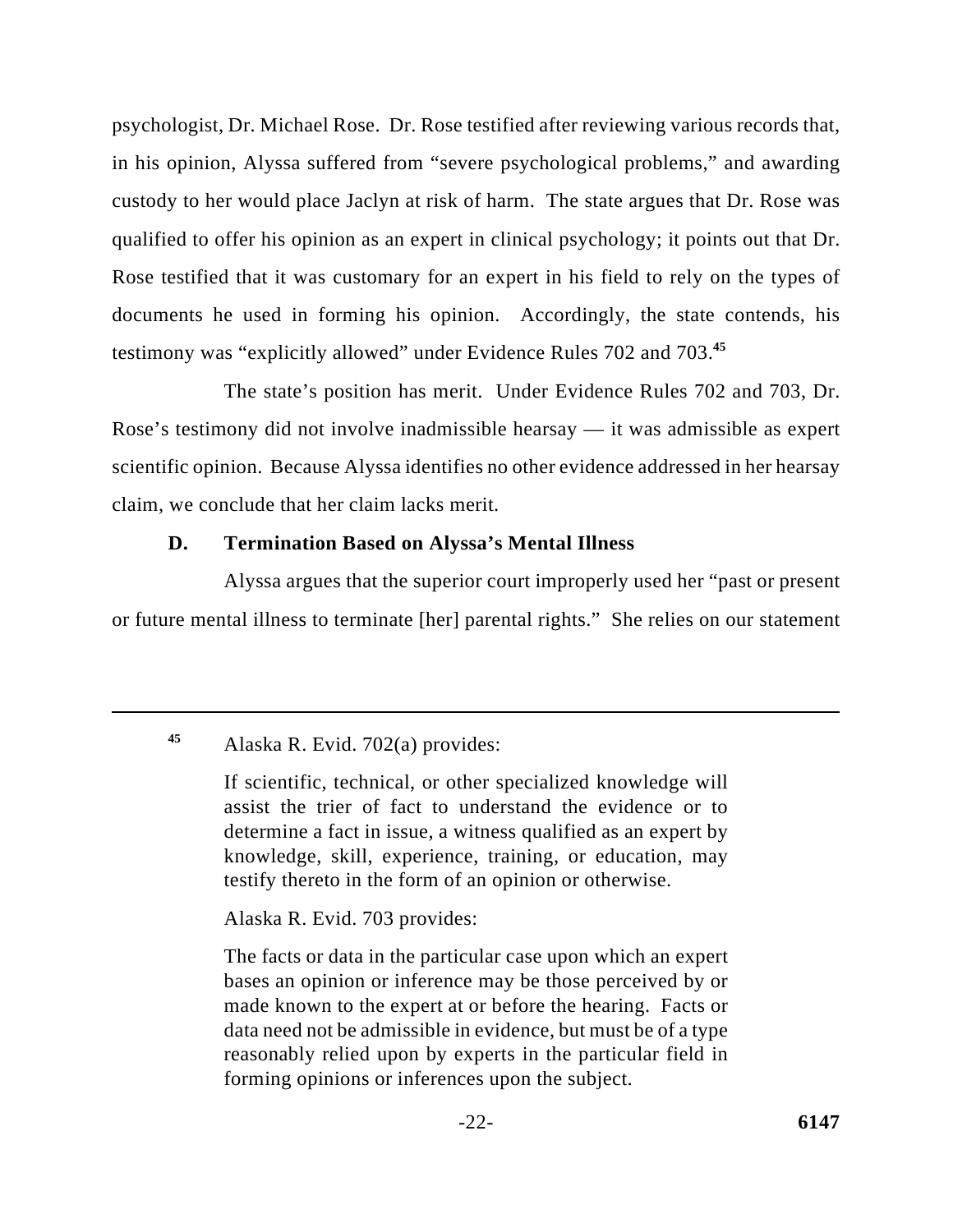in *V.S.B. v. State* that "[m]ental illness, absent related conduct, cannot be a basis for termination of parental rights."**<sup>46</sup>**

We first observe that the department's petition for termination was based on the grounds that Jaclyn was a child in need of aid under five separate provisions of Alaska law: AS  $47.10.011(1)$ ,  $(6)$ ,  $(8)(B)(i)$ ,  $(9)$ , and  $(11).^{47}$  At the

*V.S.B. v. State, Dep't of Health & Soc. Servs., DFYS*, 45 P.3d 1198, 1206 **<sup>46</sup>** n.22 (Alaska 2002).

AS 47.10.011 provides in relevant part: **<sup>47</sup>**

Subject to AS 47.10.019, the court may find a child to be a child in need of aid if it finds by a preponderance of the evidence that the child has been subjected to any of the following:

(1) a parent or guardian has abandoned the child as described in AS 47.10.013, and the other parent is absent or has committed conduct or created conditions that cause the child to be a child in need of aid under this chapter;

. . . .

(6) the child has suffered substantial physical harm, or there is a substantial risk that the child will suffer substantial physical harm, as a result of conduct by or conditions created by the child's parent, guardian, or custodian or by the failure of the parent, guardian, or custodian to supervise the child adequately;

. . . .

. . . .

(8) conduct by or conditions created by the parent, guardian, or custodian have

(B) placed the child at substantial risk of mental injury as a result of

(continued...)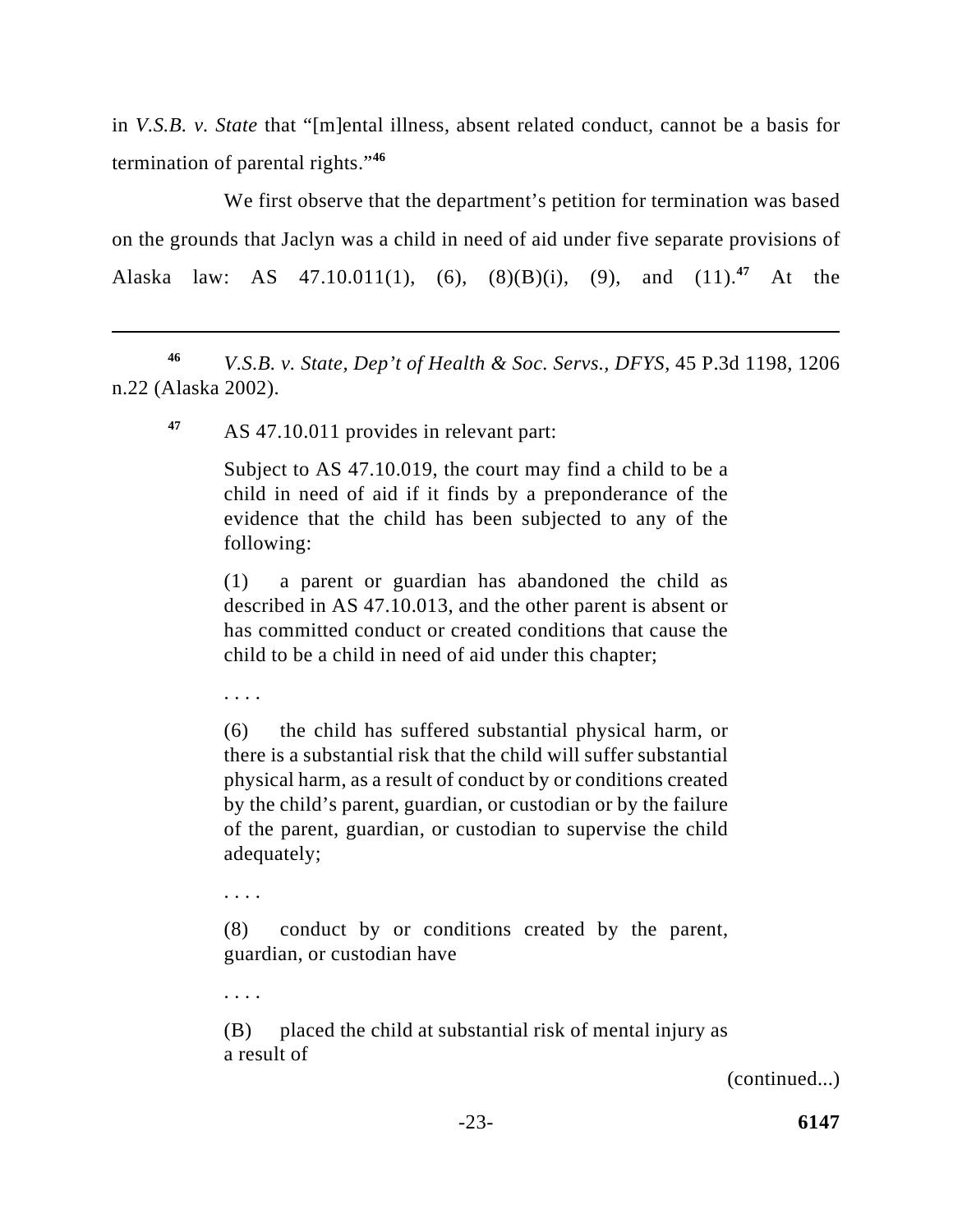conclusion of the trial, the superior court found by clear and convincing evidence that Jaclyn was a child in need of aid under two alternative grounds: Alyssa's mental illness under AS 47.10.011(11) and Alyssa's abandonment of Jaclyn under AS 47.10.011(1). Because either finding alone would support the termination order and because Alyssa does not challenge the court's finding of abandonment, her challenge to the mental illness finding has no impact on the outcome of the case.

In any event, we conclude that Alyssa's argument regarding mental illness lacks merit, since the trial court did not terminate her parental rights merely because she suffered from a mental illness. Although the expert testimony at trial certainly supported the conclusion that Alyssa suffered from chronic depression and borderline personality disorder, the superior court did not ground its termination order on these signs of mental illness alone. Instead, the court relied on specific conduct by Alyssa that would continue to place Jaclyn at risk if she were placed in Alyssa's custody: Alyssa's complete refusal to work with the department and her consequent failure to develop any attachment or bond with Jaclyn in the three years since Jaclyn's birth. The court emphasized that

. . . .

(9) conduct by or conditions created by the parent, guardian, or custodian have subjected the child or another child in the same household to neglect;

. . . .

(11) the parent, guardian, or custodian has a mental illness, serious emotional disturbance, or mental deficiency of a nature and duration that places the child at substantial risk of physical harm or mental injury[.]

<sup>(...</sup>continued) **<sup>47</sup>**

<sup>(</sup>i) a pattern of rejecting, terrorizing, ignoring, isolating, or corrupting behavior that would, if continued, result in mental injury;